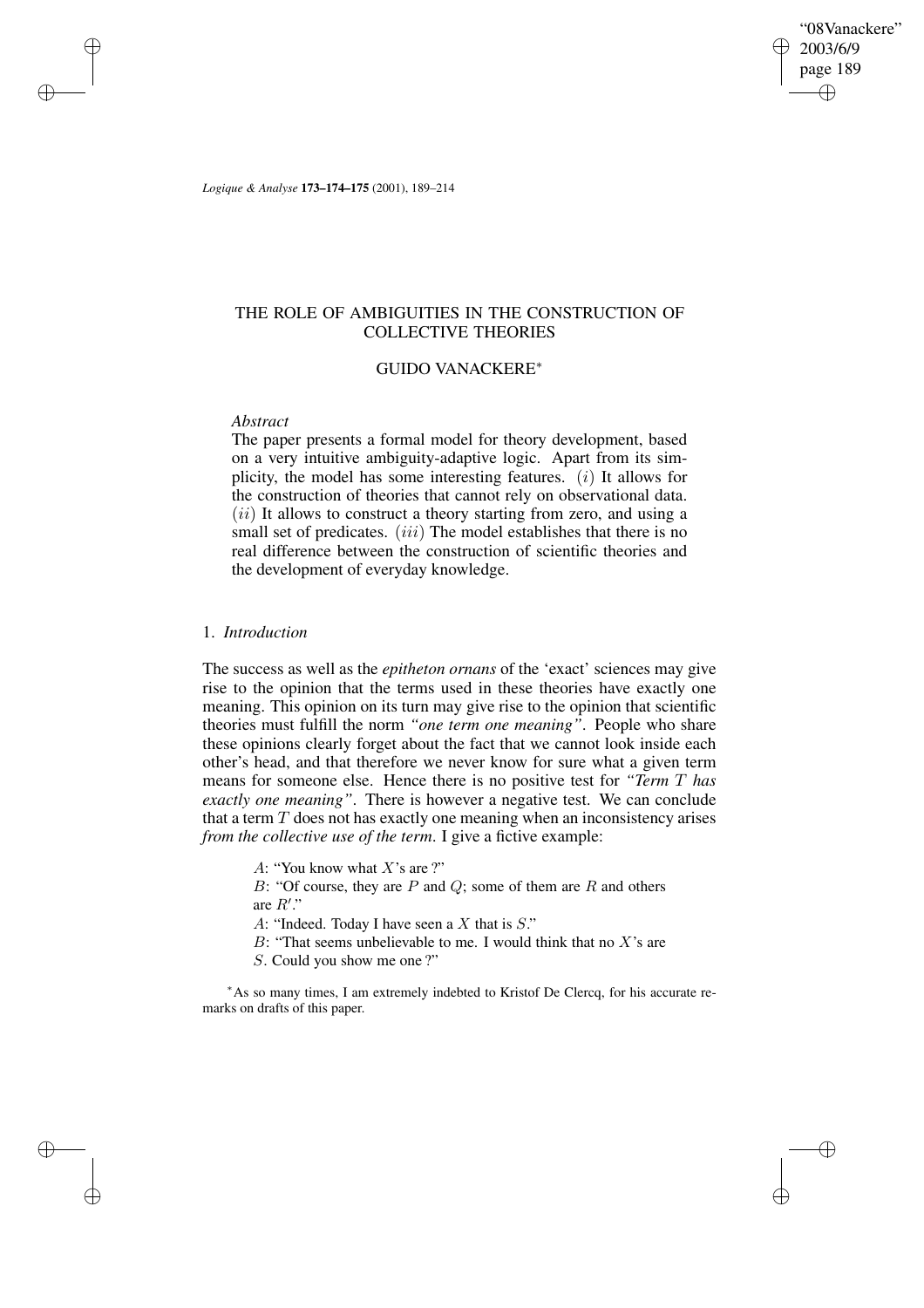"08Vanackere" 2003/6/9 page 190 ✐ ✐

✐

✐

#### 190 GUIDO VANACKERE

Throughout their communication,  $A$  and  $B$  meet an inconsistency. If  $A$  was right to have seen some  $X$  that is  $S$ , then  $B$  meets an inconsistency between her 'accepted theory about  $X$ 's', and the new data. Let us have a look how the story continues:

A: "Here you are: an  $X$  that is  $S$ !"

B: "Dear  $B$ , I am afraid to say that this looks very much like an  $X$ but it is not an  $X$ : you see these little  $T$ 's here on the bottom ? This is not an  $X$ , it is a  $Y$ !"

As long as A and B were talking about X's in terms of  $P$ ,  $Q$ ,  $R$  and  $R'$ , it was impossible for them to find out that the term  $X$  had a larger extension in  $A$ 's opinion than in  $B$ 's opinion. At the mean time we see that there are two ways in which the collective inconsistency can be solved:  $(i)$  B adapts her theory about X's. "No X's are S" must be replaced by "Some X's are S".  $(ii)$  For some members of the group the term X must be replaced by two 'new' terms,  $viz$ . the term " $X$ " with a more precise meaning and the term Y. It is important to see that this replacement of terms does not necessarily apply to " $X$ ". The story might as well have continued in this way:

A: "Here you are: an  $X$  that is  $S$ !" B: "Dear  $B$ , I am afraid to say that this  $X$  has a property that looks very much like  $S$ , but it is not quite  $S$ , it is  $Z$ . Look at this other thing, *this* thing is S." A: "Oh, I see, I have never made a distinction between S and Z.

In this paper I focus on the use of predicates. When a group of scholars create a new theory about some domain, they need a common language in which they can talk about the domain, and common actions within the domain. *They do not need predicates with an a priori common, transparently clear meaning.* Throughout the scholars' interactions in words and deeds, the meaning of the used predicates can become more precise, and the statements can become more exact, *within the group of scholars*. Maybe it is more correct to say that *the use* of the predicates can become more *common.* In this process inconsistencies play an important role. The derived inconsistencies indicate which predicates are not precise enough, and which statements are not exact enough, or, if you want, the derived inconsistencies indicate which predicates and which statements are not used in a common way.

Where does a group of scholars find new predicates to describe the objects of their domain? A first observation is that the set of *available* predicates is not infinite. Every actual collective vocabulary is finite. If  $a$  is the name of an element of the domain, and  $P_1, ..., P_n$  are the only predicates of rank

✐

✐

✐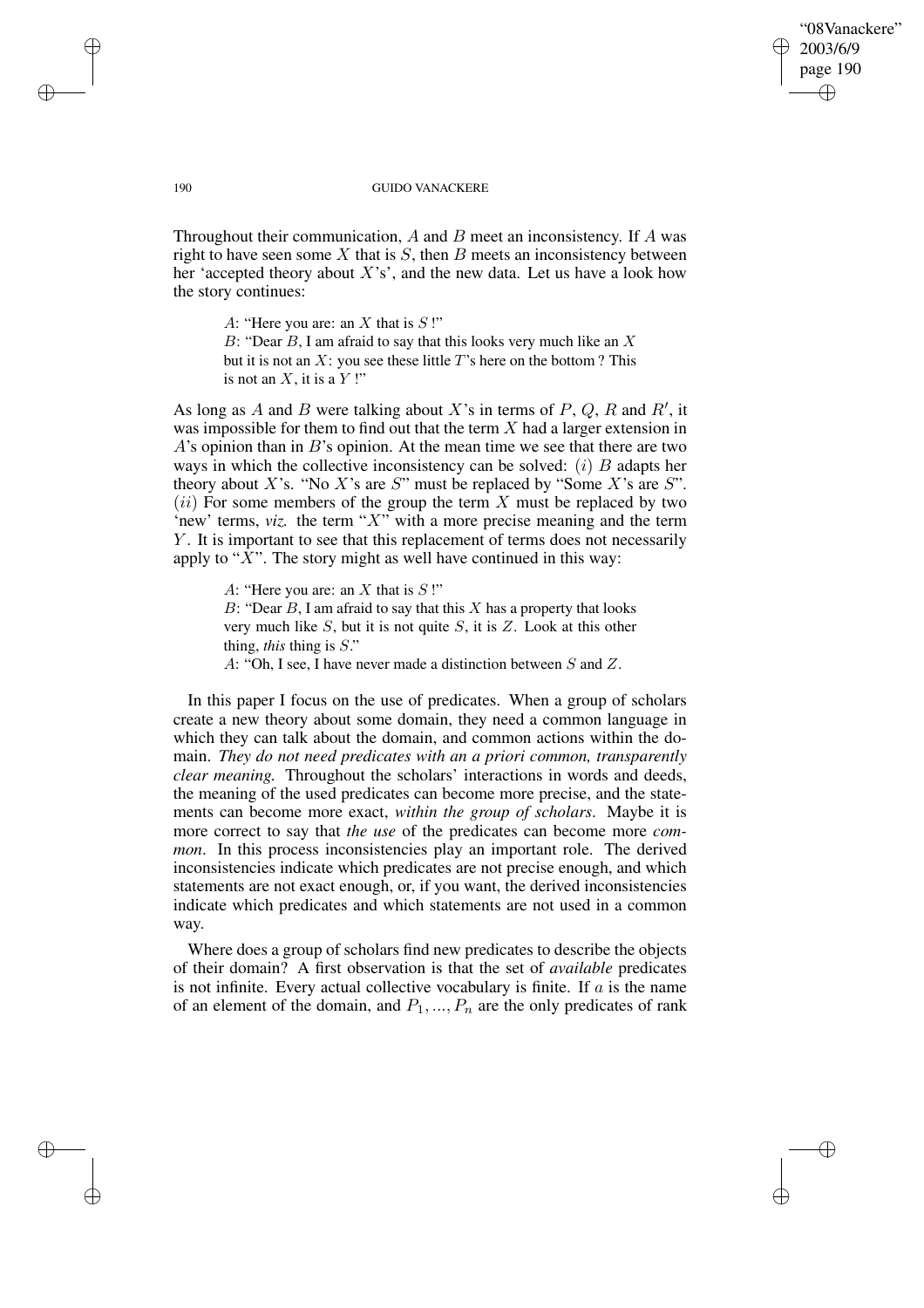✐

#### THE ROLE OF AMBIGUITIES IN THE CONSTRUCTION OF COLLECTIVE THEORIES 191

✐

✐

✐

✐

1 available in the common language, and if a group of scholars does want to describe a, then  $P_1a \vee ... \vee P_na$  *must* be accepted within the group. If some  $P_i$  is selected as a candidate for the collective description of  $a$ , the meaning of  $P_i$  may, and probably will change throughout the use of it. *E.g.* When modern physicists wanted to construct a theory about 'light', some of them decided to use the predicate "wave". At that time this predicate referred to a specific maritime phenomenon, but throughout the use of the term in the field of physics, the term got a domain-specific interpretation. Still, any two physicists cannot know for sure whether they *interpret* the term "wave" in the same way, even if they *use* the term in a common, consistent way.<sup>1</sup> As long as the use of the term does not lead to the derivation of an inconsistency or any other logical abnormality, physicists suppose that, or act as if all physicists interpret the terms they use in the same way.

When scholars create a new theory, they can go and gather data and formulate hypotheses *at random*. It may however be hard to formulate hypotheses and it may even be harder to get and describe new data, if the scholars do not have an appropriate language at their disposal. Scholars often need to be creative and often need to use their imagination. With respect to creativity and imagination we can say that the inspiring sources never are abundant. Creative scholars can, *e.g.* borrow general statements from other domains. When a predicate " $P$ " is borrowed from another domain, in which " $(\forall x)(Px \supset Qx)$ " is an accepted statement, the scholars may check whether they can borrow this statement too. The borrowed statement " $(\forall x)(Px \supset Qx)$ " may belong to the core of a new theory for quite a long time, even if the meaning of the term "Q" changes completely throughout the development of the theory.

In this paper it is shown that an ambiguity-adaptive logic is an excellent tool for the creation of new collective theories. At an early stage of the construction of a theory, the domain-specific terms are unavoidably vague or ambiguous. Still, the creation of the theory will never take off, if the scholars (who belong to one group) do not assume that all of them use the terms they use in a common way. Relying on the strength of the ambiguityadaptive logic, the scholars can credulously assume that all of them give the same meaning to a specific term, *unless and until this assumption leads*

<sup>1</sup> Even when logicians write down an axiom scheme in which the *use* of some logical term is exactly defined, they still need a common praxis in order to know about the use of the axiom scheme. If an axiom scheme would be self-evident, every first year student who receives a simple printout of the scheme, would be able to derive all theorems of any logic. I know from my experience with first years students, that many of them need lots of explanation before they can even apply the rule *Modus Ponens*. If they are not told what to do *in their natural language*, they never find out what to do, nor what all these symbols could mean.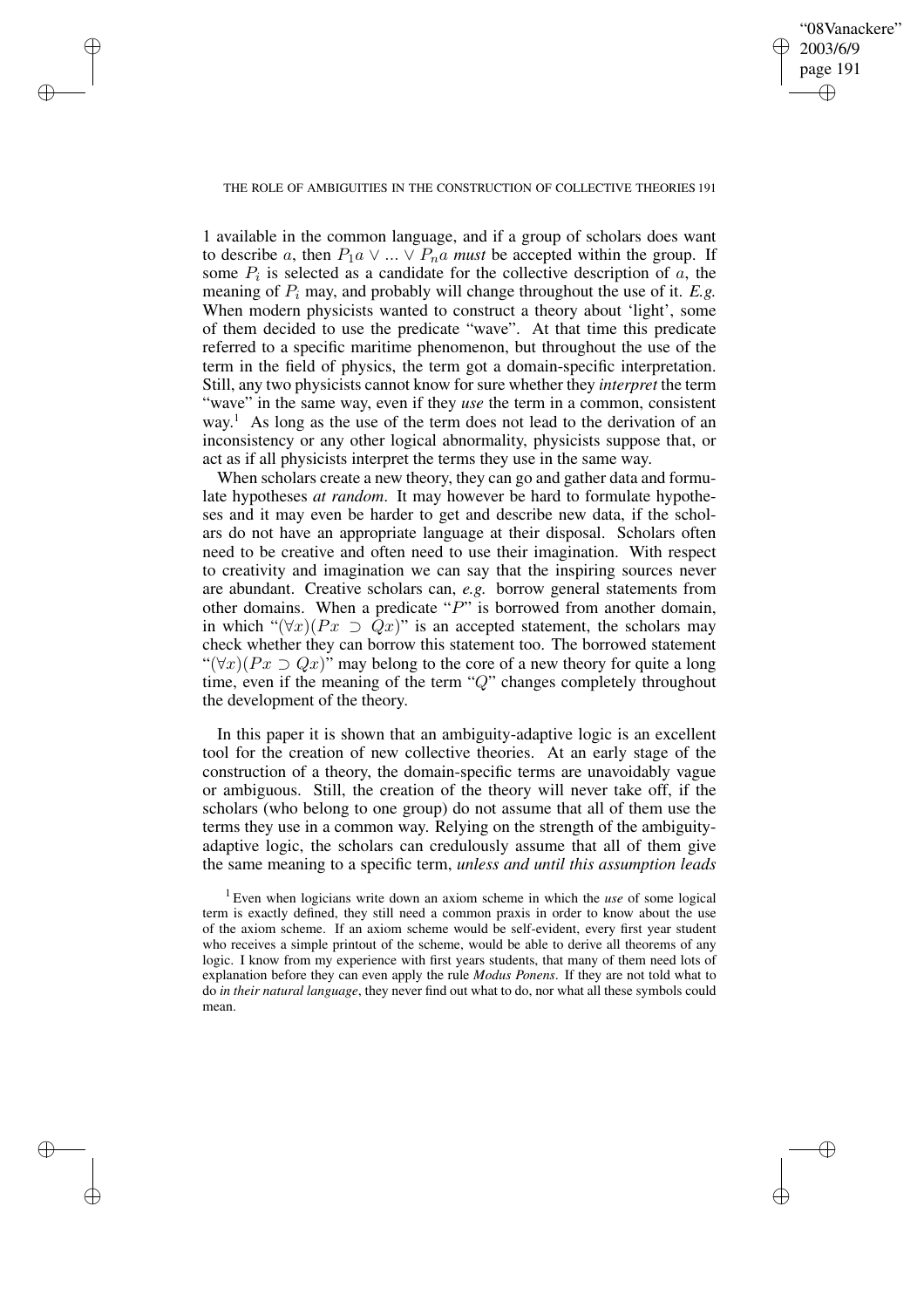"08Vanackere" 2003/6/9 page 192 ✐ ✐

✐

✐

#### 192 GUIDO VANACKERE

*to the derivation of an inconsistency*. Such a derived inconsistency is an indication of one of the following situations:  $(i)$  The use of some term  $P$  is 'not common enough', and therefore it should be replaced by (at least) two new terms  $P^1$  and  $P^2$ <sup>2</sup> (ii) Some term P must be subject to conceptual change. An example of the latter situation: the scientists who developed the theory of thermodynamics had to re-interpret the concept "heat" after the derivation of some inconsistency. <sup>3</sup> The former situation is typical for theories that are in full development. The reason is obvious: scientists who work for the first time on a theory about some domain cannot avoid to use terms the meaning of which is only known implicitly or terms that are used in some metaphorical way. For instance, when early Greek philosophers constructed a theory about everything beneath the moon, a group of them took for granted that everything was made of water, wind, earth and fire, although "fire" did not exactly refer to the well-known flames, and "wind" did not exactly refer to the lukewarm breeze moving their beards and stoles. When physicists formulated for the first time a definition of speed, they had to borrow the expressions "distance" and "difference in time" from their everyday language. I bet that these expressions did not have their abstract and theoretical meaning from the beginning.

In section 3 I briefly present the ambiguity-adaptive logic AAL. In section 4 I present a very intuitive model, based on this ambiguity adaptive logic, which may be used to reconstruct old and construct new collective theories. By means of this model I think it can be shown that there is no fundamental difference between the way a young child learns to talk about its world and the way a new theory is constructed. I hope to present the reconstruction of some historical examples of conceptual change by means of the here presented model in another paper. My main interest however is to show that the model I present can be used to construct theories about 'things' that cannot be observed, but are really important to us. I am especially thinking of 'experiences' and 'values'. I hope to establish in this paper that neither the fact that we only have the disposal of vague or metaphorical predicates, nor the fact that it is hard to make any universally valid statement about all values, are obstacles for people who want to construct a *collective* theory about values.

In order to show that all scientific theories are "collective theories", I will start this paper with some philosophical observations.

✐

✐

✐

<sup>&</sup>lt;sup>2</sup> Of course, either  $P^1$  or  $P^2$  can be the old term P.

 $3$  This is sharply described in [6] by Joke Meheus.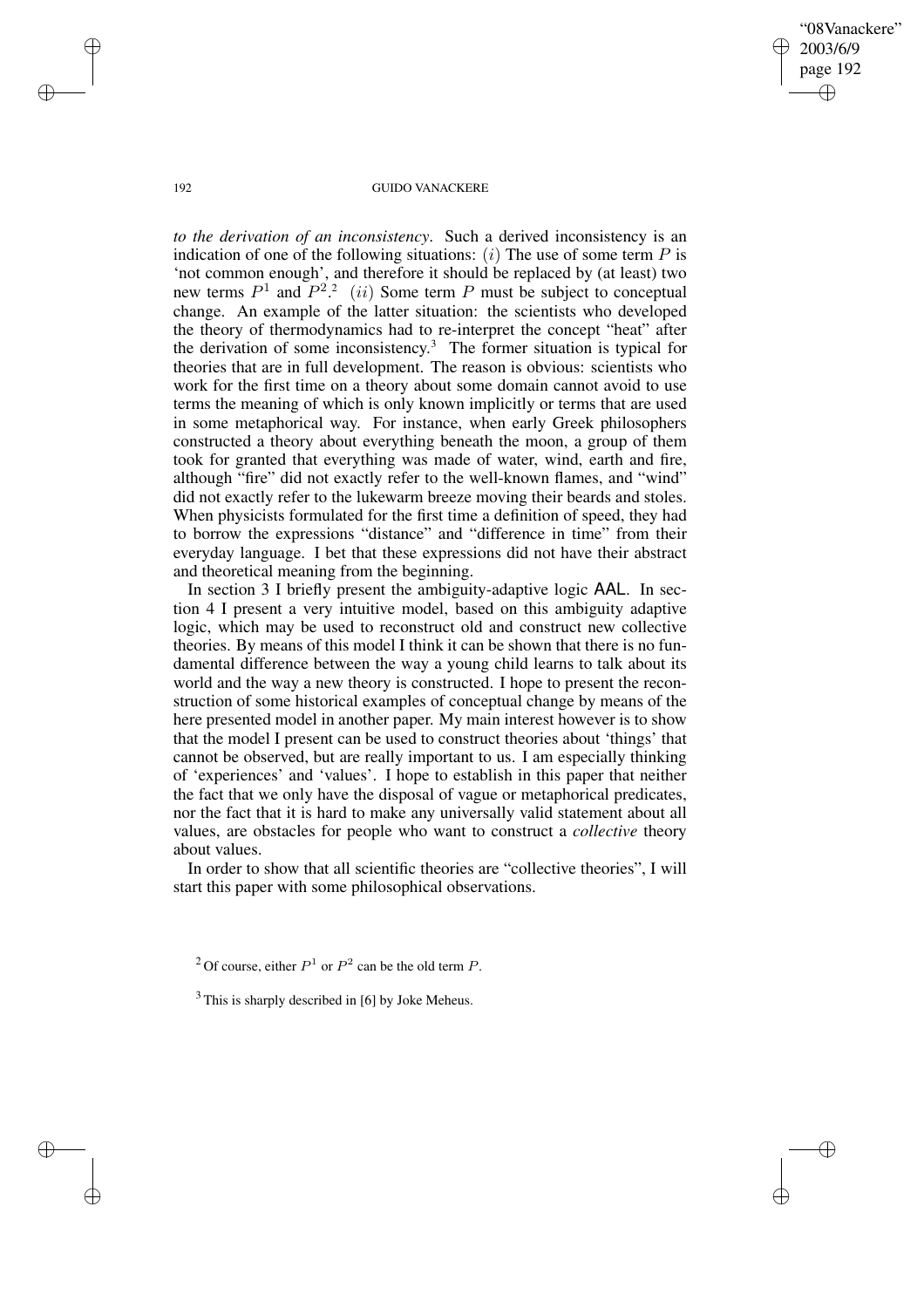✐

#### THE ROLE OF AMBIGUITIES IN THE CONSTRUCTION OF COLLECTIVE THEORIES 193

### 2. *All about our experiences*

✐

✐

✐

✐

Although Kant already mentioned that we know nothing about 'the object *an sich*', many people seem to forget that our statements 'about objects' are always statements about the objects' appearance *für uns*. We can even say that the expression *"für uns"* is not correct enough: every statement about objects is always a statement about *some individual's* experience of the object. Even when two persons act and communicate within one and the same context, and talk about one and the same object — an object that one of them holds in her hands, while she is showing it to the other person, for example — and even if they use a language they have been communicating with for ages, both persons talk about their own experience of the object. Even if they adhere to a very realistic world-view. These persons may talk about the size of the one and only sheet of paper lying on the table, they may use a very precise measuring tool, and they may agree that this sheet is 29,7 cm by 21,0 cm, they are still talking about their own experience 'of the sheet of paper'. Indeed, none of us can step outside of our own experiences. Still, we often intend to say things about the object itself, and not about our own experience of the object.

The apparent continuities and similarities that emerge within our empirical experiences, and show up between our empirical experiences and our communicative experiences, can be explained in three ways. (i) *Solipsism.* The one and only solipsist may say that these continuities and similarities are the product of her thoughts. (ii) *Scepticism and the chaotic world view.* Very sceptical people may say that the apparent similarities and continuities are *only apparent*, and people who believe that the universe is nothing but chaos may say that the similarities and continuities are all accidental.  $(iii)$  Most of us however will agree that these continuities and similarities can be explained by the fact that we have experiences of one and the same world, and the fact that we have learned to use pieces of language in an analogous way. People who adhere to  $(i)$  or  $(ii)$ , and who want to buy some sandwiches at the food store, will have to act as if they adhere to  $(iii)$ , anyway. Nevertheless, the fact that I believe that the sandwiches I eat are real objects, does not change the fact that *my* life exists of my experiences, nor the fact that whatever I say about a sandwich is mediated by my experiences. We may believe in the existence of an objective world, and I believe most of us do, and we may succeed in indicating (apparently) the same objects with the same pieces of language, but the fact that we agree about the correctness of one and the same statement *about the world*, does not imply that we agree for the same reasons. For my present purpose, the point I want to stress is that we never know for sure that we actually do mean the same when we use the same words. All we can do is communicate and interact and experiment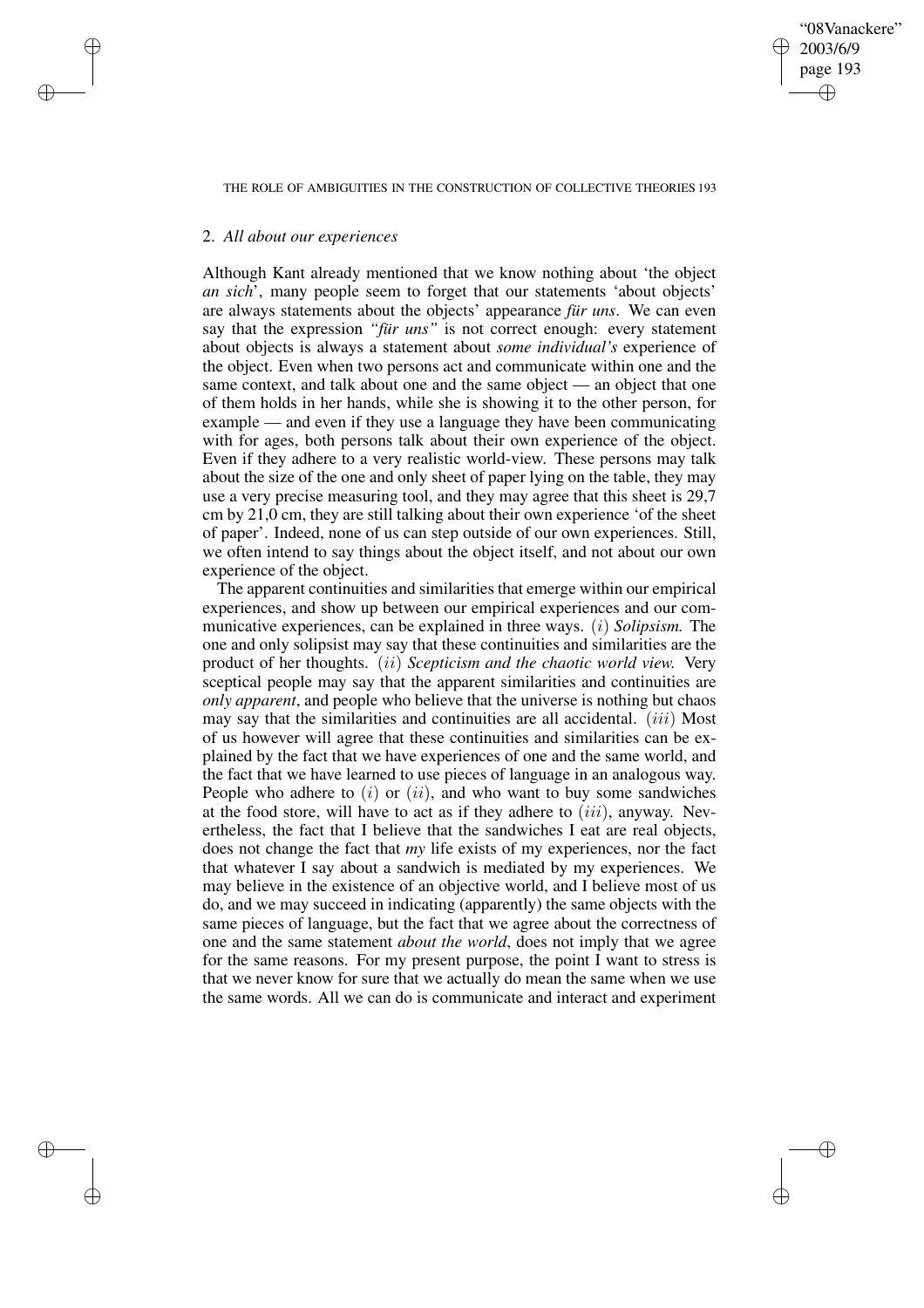✐

#### 194 GUIDO VANACKERE

as much as possible, in order to find out if our credulous assumption that we do mean the same when we use the same word, is not contradicted.

Given the fact that all our knowledge of the world, is mediated by individual experiences, and taking into account that we need to interact in order to obtain some common statements about the world, whereas the number of people we interact with is rather small in comparison with the number of all people that ever lived or will live, it is easily seen that we can never reach a universal interpretation of a term but at most a collective interpretation of a term. *A fortiori* all theories about the world are theories belonging to some specific community *i.e* (literally) *collective* theories.

# 3. *The ambiguity-adaptive logic* AAL

The underlying idea of ambiguity-adaptive logics is double:  $(i)$  we have to aim at a common and concise language;  $(ii)$  we are often too credulous in assuming that every two occurrences of one and the same non-logical constants (henceforth NLC) always mean the same. NLC may be ambiguous or vague, and even if they are not vague or ambiguous, different people may interpret them in a different way. Even one single person may interpret some words in a different way when she is using the words in different contexts. If, for instance, we derive  $(\forall x)(Px \supset Rx)$  from  $(\forall x)(Px \supset Qx)$  and  $(\forall x)(Qx \supset Rx)$ , we have to assume that both occurrences of the predicate Q can be identified with one another.

The technical approach is very easy. We give a different superscript to every NLC occurring in some set of premises. Let  $\Gamma = \{(\forall x)(Px \supset$  $Q(x)$ ,  $(\exists x) \sim Qx$ . The maximally ambiguous interpretation  $\Gamma<sup>I</sup>$  of  $\Gamma$  will be  $\{(\forall x)(P^1x \supset Q^1x),(\exists x)\sim Q^2x\}.$  Applying Classical Logic (henceforth CL) to  $\Gamma^I$  we can derive  $(\exists x) \sim P^1 x \vee (\exists x) \sim (Q^1 x \equiv Q^2 x)$ . The ambiguityadaptive logic AAL assumes that  $(\forall x)(Q^1x \equiv Q^2x)$  is the case, unless and until  $(\exists x) \sim (Q^1 x \equiv Q^2 x)$  is derived from the premises. Hence, for the premises at hand, we have  $\Gamma \vdash_{\mathsf{AAL}} (\exists x) \sim Px$ . If  $\Gamma$  would be extended with the premise  $(\forall x)Px$ ,  $(\exists x) \sim Px$  would not be an AAL-consequence anymore.  $(\exists x) \sim (P^1 x \equiv P^2 x) \vee (\exists x) \sim (Q^1 x \equiv Q^2 x)$  would be a CLconsequence of the set  $\Gamma^I \cup \{(\forall x)P^2x\}$ . The latter result can be interpreted in the following way: either the first occurrence of  $P$  cannot be identified with the second occurrence of  $P$ , or the first occurrence of  $Q$  cannot be identified with the second occurrence of Q. *I.e.* at least one of the predicates is not precise enough. The decision whether we should replace  $P$  or  $Q$  cannot be made on logical grounds, but in specific situations there may be good contextual reasons for a choice, as we shall see in section 4.

✐

✐

✐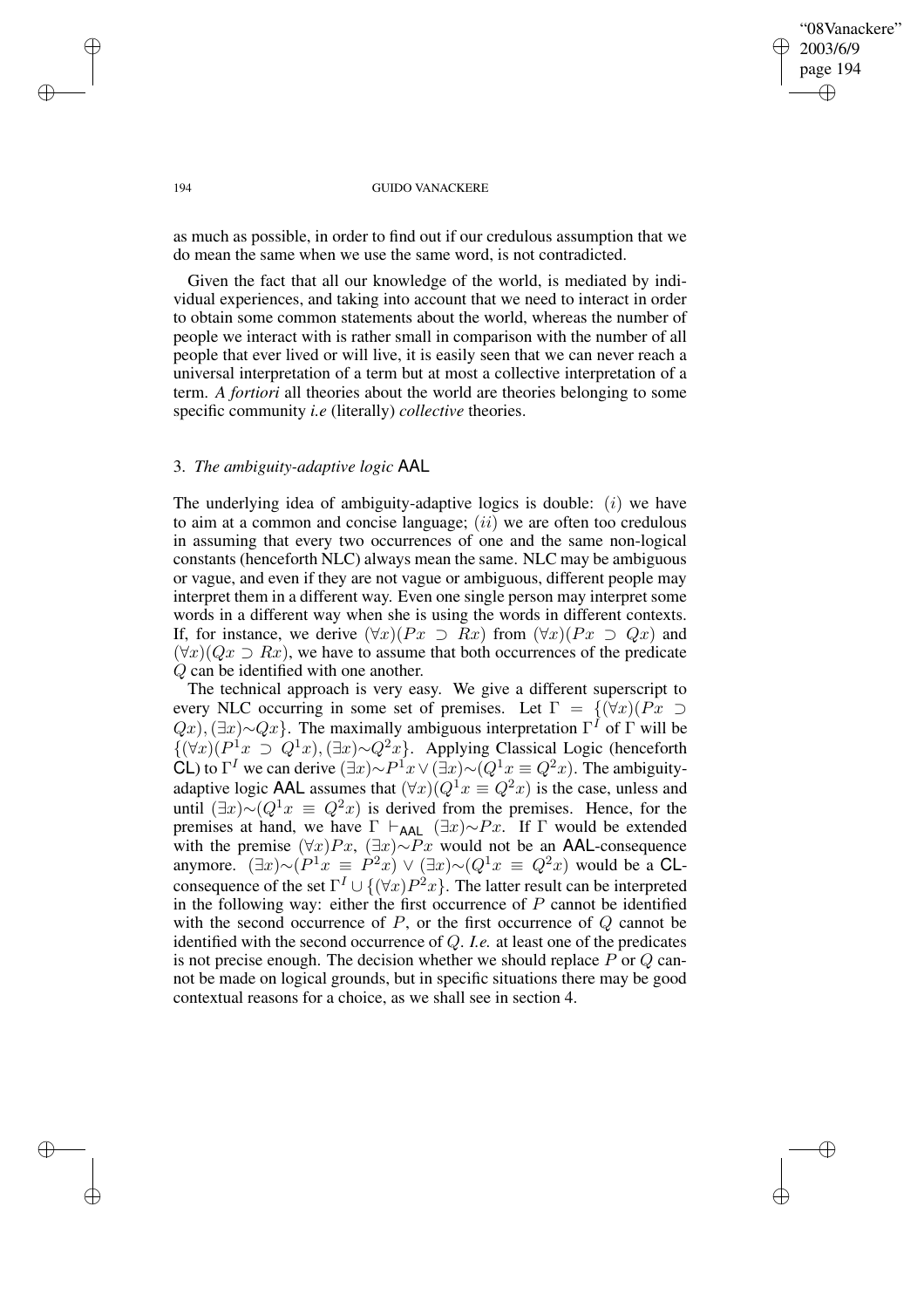✐

#### THE ROLE OF AMBIGUITIES IN THE CONSTRUCTION OF COLLECTIVE THEORIES 195

The mechanism of the ambiguity-adaptive logic can also be demonstrated as follows. Within one proof from a given set of premises, the logic AAL oscillates between an upper limit logic and a lower limit logic. The upper limit logic at hand is  $\overline{\text{CL}}$  plus the assumption that for all NLC  $C^i$ ,  $\overline{C^j}$ :  $\sim C^{i} \neq C^{j}$ .<sup>4</sup> The lower limit logic at hand is CL plus the assumption that for all NLC  $C^i, C^j : C^i \neq C^j$  (where  $i \neq j$ ).

In this paper I use the name  $AAL$  to refer to the logic  $AAL<sup>2</sup>$  that was presented in [10]. The first ambiguity-adaptive logic was presented in [9].<sup>5</sup> For the present purposes (the construction of theories) we can restrict the NLC in the language to predicates of rank  $n$ .

# 3.1. *The maximally ambiguous interpretation*

✐

✐

✐

✐

Let  $\mathcal L$  be the language of CL, containing  $\supset$ ,  $\sim$ , &,  $\vee$ ,  $\equiv$ ,  $\forall$ ,  $\exists$ , = and the members of  $\mathcal{P}^r$ ,  $\mathcal C$  and  $\mathcal V$ .  $\mathcal P^r$  is the set of letters for predicates of rank r  $(r \ge 1)$ . C is the set of letters for individual constants. V is the set of letters for individual variables.<sup>6</sup>

Let  $\mathcal{L}^{\mathcal{I}}$  be obtained from  $\mathcal{L}$ , by replacing  $\mathcal{P}^{r}$  by  $\mathcal{P}^{r\mathcal{I}}$ . For  $i = 1, 2, ...,$  $\pi^i \in {\mathcal{P}}^{r^{\mathcal{I}}}$  iff  $\pi \in {\mathcal{P}}^r$ .

Where  $C \in \mathcal{P}^r$ , we define  $\mathcal{I}(C) = \{C^i \mid C^i \in \mathcal{P}^{r\mathcal{I}}\}$ .  $C^i \in \mathcal{I}(C)$  is called an *indexed* predicate (in general: an *indexed* NLC). Let the normal set W of well-formed CL-formulas (henceforth wffs) of the language  $\mathcal L$  be defined as usual and let  $W^{\mathcal{I}}$  be defined in the language  $\mathcal{L}^{\mathcal{I}}$  in the same way. In what follows, the language of CL will be  $\mathcal{L}^{\mathcal{I},7}$ 

We need to define an appropriate interpretation of a set of premises  $\Gamma \subset$ W. The only requirement is as follows: every predicate  $P$  occurring  $n$  times in  $\Gamma$  ( $n \geq 1$ ) must get *n* different superscripts in this interpretation. Obviously, this requirement can be fulfilled in an infinite number of ways. Let us

 $<sup>5</sup>$  The idea of interpreting inconsistencies as ambiguities is also elaborated in [5].</sup>

 ${}^{6}$ I think it is justified, for the present purposes, to assume that the considered sets of premises do not contain letters for individual constants, nor propositional constants. Still, the language scheme allows for members of  $C$ , be it for being able to apply the rules Universal Instantiation and Universal Generalization. If some specific domain requires individual constants for the formulation of a theory, we can either suppose that individual constants are never ambiguous or treat them in the same way as the predicates. In the latter case, ambiguities concerning individual constants are of the form  $\sim \alpha^i = \alpha^j$ .

<sup>7</sup> For short:  $\mathcal L$  contains only NLC without indices,  $\mathcal L^{\mathcal I}$  contains only NLC with indices.

<sup>&</sup>lt;sup>4</sup> For the definition of  $C^i \neq C^j$ , see Definition 1.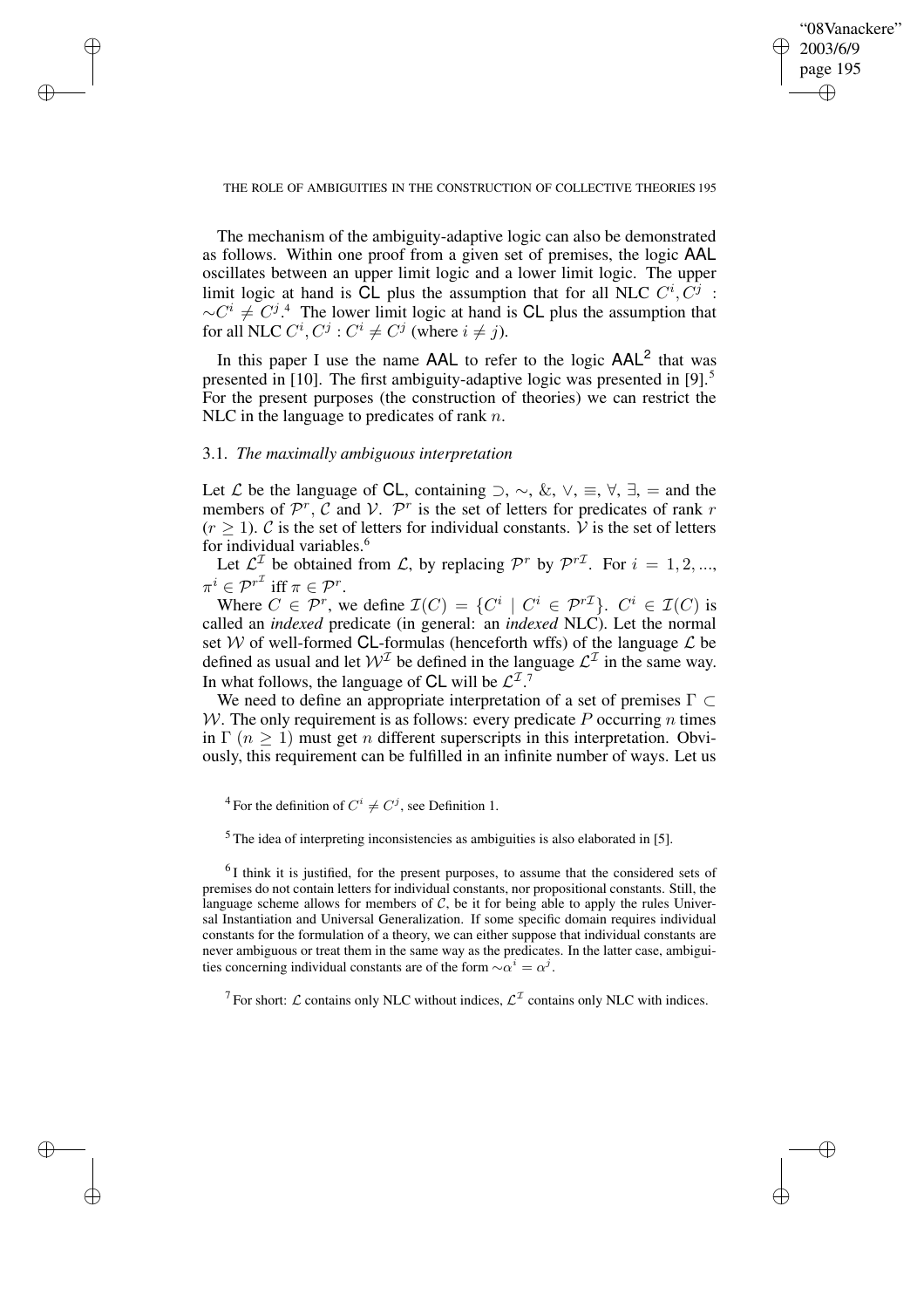✐

#### 196 GUIDO VANACKERE

call the set of all possible appropriate interpretations of  $\Gamma$  the set  $\mathcal{I}(\Gamma)$ . We define  $\mathcal{I}(\Gamma)$  as follows: let  $\mathcal{I}(\Gamma)$  be such that  $\Gamma^I \in \mathcal{I}(\Gamma)$  iff

 $(i) \Gamma^I \subset V^{\mathcal{I}},$ 

 $(ii)$  each element of  $\mathcal{P}^{r\mathcal{I}}$  occurs at most once in  $\Gamma^I$ , and

 $(iii)$  deleting the superscripts from the elements of  $\mathcal{P}^{r\mathcal{I}}$  that occur in  $\Gamma^I$ , results in Γ.

It can be shown that all  $\Gamma^I \in \mathcal{I}(\Gamma)$  give an equivalent result, and hence it is justified to restrict our attention to one paradigmatic  $\Gamma^I \in \mathcal{I}(\Gamma)$ . The simplest convention for a set of premises in an actual proof, is to replace the *i*-th occurrence of an NLC C in  $\Gamma$  by  $C^i$ . If, for instance, P has seven occurrences in Γ, the interpreted set of premises  $\Gamma^I \in \mathcal{I}(\Gamma)$  will contain  $P^1, ..., P^7$ , in that order. In what follows the name  $\Gamma^I$  will always refer to this specific member of  $\mathcal{I}(\Gamma)$ . Where  $A \in \mathcal{W}$ , let  $\mathcal{I}(A)$  be such that  $A^I \in \mathcal{I}(A)$  iff

 $(i)$   $A^{\hat{I}} \in \mathcal{W}^{\mathcal{I}}$ .

 $(ii)$  deleting the superscripts from the elements of  $\mathcal{P}^{r\mathcal{I}}$  that occur in  $A^I$ , results in A. 8

*Definition* 1: *For*  $C \in \mathcal{P}^r$ ,  $C^i \neq C^j =_{df} (\exists \alpha_1) ... (\exists \alpha_n) \sim (C^i \alpha_1 ... \alpha_n)$  $C^j\alpha_1...\alpha_n$ )

Maybe it is interesting to notice that, *e.g*,  $(\exists x) \sim (P^i x \equiv P^j x)$  and  $(\exists y) \sim$  $(P<sup>i</sup>y \equiv P<sup>j</sup>y)$  are considered as one and the same ambiguity. Also notice that  $C^i \neq C^j$  and  $C^j \neq C^i$  are considered as one and the same ambiguity. In order to get an accurate grip on these equivalent formulas, I define an ambiguity as an equivalence class of formulas.

*Definition* 2: An ambiguity is an equivalence class  $[C^i \neq C^j] = \{A \mid A \in$  $W^{\mathcal{I}}$  and  $\vdash_{\mathsf{CL}} A \equiv C^i \neq C^j$ . A *is the set of all ambiguities.* 

It is important to have an accurate definition, but when we talk about it, it might be more elegant to consider the formula  $C^i \neq C^j$  as an ambiguity (instead of the equivalence class  $[C^i \neq C^j]$ ).

 $8$  Some indexed NLC may occur more than once in  $A<sup>I</sup>$ .

✐

✐

✐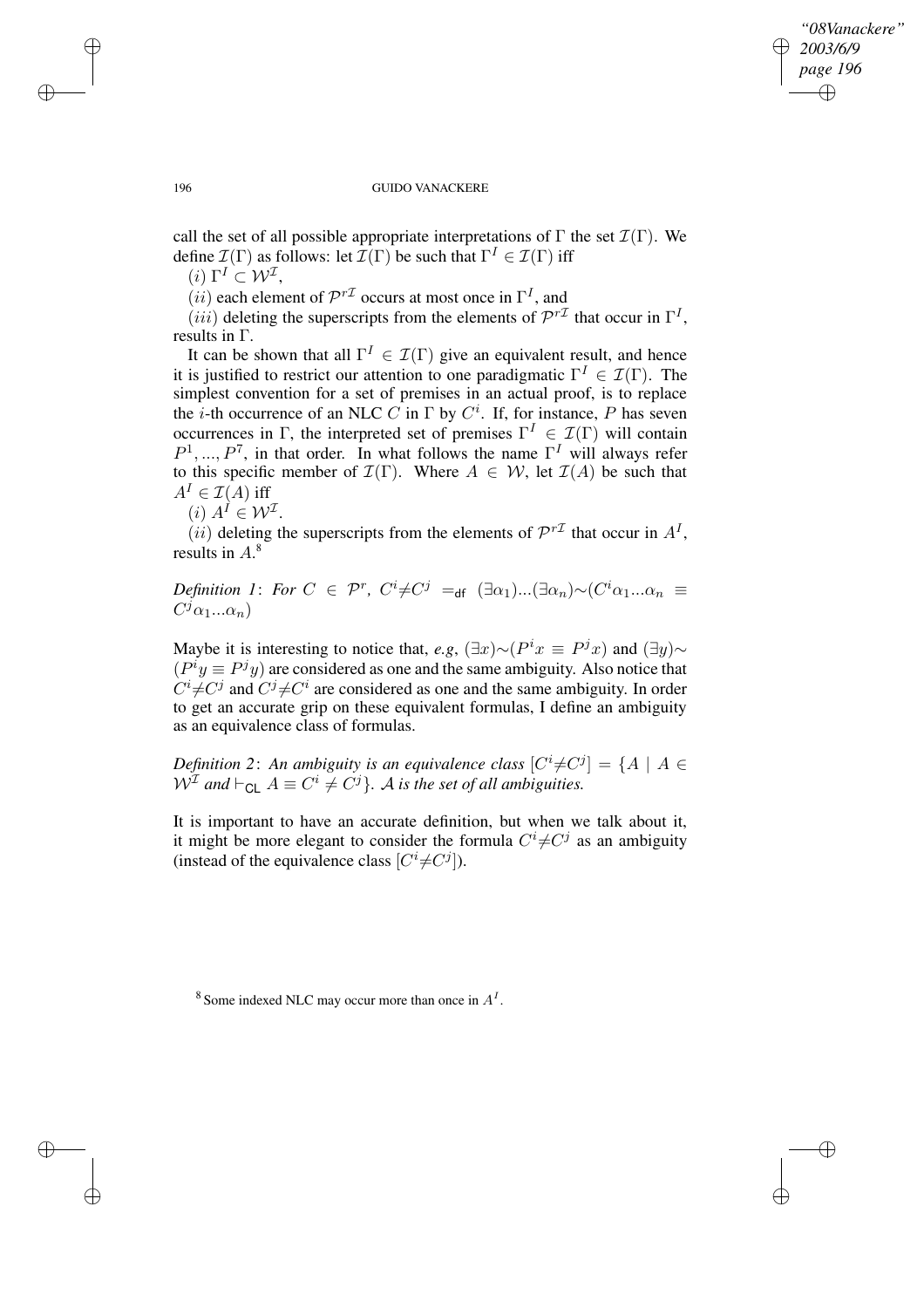✐

THE ROLE OF AMBIGUITIES IN THE CONSTRUCTION OF COLLECTIVE THEORIES 197

Definition 3: A DA-formula is a formula of the form  $C_1^{i_1}$  $i_1^i \neq C_1^{j_1} \vee \dots \vee$  $C_n^{i_n} \neq C_n^{j_n}$   $(n \geq 1)$ , *abbreviated as*  $DA(\Delta)$ , *in which*  $\Delta = \{C_1^{i_1}$  $i_1^{i_1} \neq C_1^{j_1}$  $j_1^{j_1},...,$  $C_n^{i_n} \neq C_n^{j_n}$  }.<sup>9</sup>

3.2. *Semantics of* AAL

✐

✐

✐

✐

" $\Gamma \models_{\text{AAL}} A$ " is defined by means of a selection of the CL-models of  $\Gamma^I$ , the (standard) maximally ambiguous interpretation of  $\Gamma$ <sup>10</sup> The CL-models of  $\Gamma$ <sup>I</sup> that do not verify more ambiguities than required in order to verify the members of  $\Gamma^I$ , are the AAL-models of  $\Gamma^{I}$ .<sup>11</sup>

*Definition* 4: *Where* **M** *is a* **CL**-model,  $A(M) = \{C^i \neq C^j | V_M(C^i \neq C^j) = C^j \}$ 1}*.*

*Definition 5*: *A* CL*-model* M *is minimally ambiguous with respect to* Γ I *,*  $\int$ *iff* M *is a* CL-model of  $\Gamma^I$ , and there is no CL-model M' of  $\Gamma^I$ , such that  $A(M') \subset A(M)$ .

*Definition 6*: M *is an* AAL*-model of* Γ I *iff* M *is minimally ambiguous with respect to*  $\Gamma^I$ .

*Definition* 7:  $\Gamma \models_{\text{AAL}} A$  *iff some*  $A^I \in \mathcal{I}(A)$  *is true in all* **AAL**-models of Γ I *.*

# 3.3. *Proof-theory*

The semantics is formulated from the point of view of someone who is able to oversee all possible consequences from any set of premises. Although it is possible to define the proof-theoretical consequence relation in an analogous

<sup>9</sup> In order to be maximally accurate, I should define a  $DA$ -formula as an equivalence class of all formulas A such that  $\vdash_{CL} A \equiv C_1^{i_1} \neq C_1^{j_1} \vee ... \vee C_n^{i_n} \neq C_n^{j_n}$ . Hence,  $\Delta$  can accurately be considered as a set of ambiguities. I believe this would make the notation too ugly.

<sup>10</sup> There are two well-developed strategies to select the adaptive models from the models of the underlying logic: the reliability-strategy and the minimal-abnormality strategy. I refer the reader to papers of Diderik Batens, such as [2]. The logic AAL is based on the minimalabnormality strategy.

 $11$  Although it would be more appropriate for my present purposes to define AAL from the interpreted set  $\Gamma^I$  — *i.e.* to define  $\Gamma^I \models_{AAL} A^I$  instead of  $\Gamma \models_{AAL} A$  —, I choose to define it from Γ, because this is more elegant from a general theoretical point of view.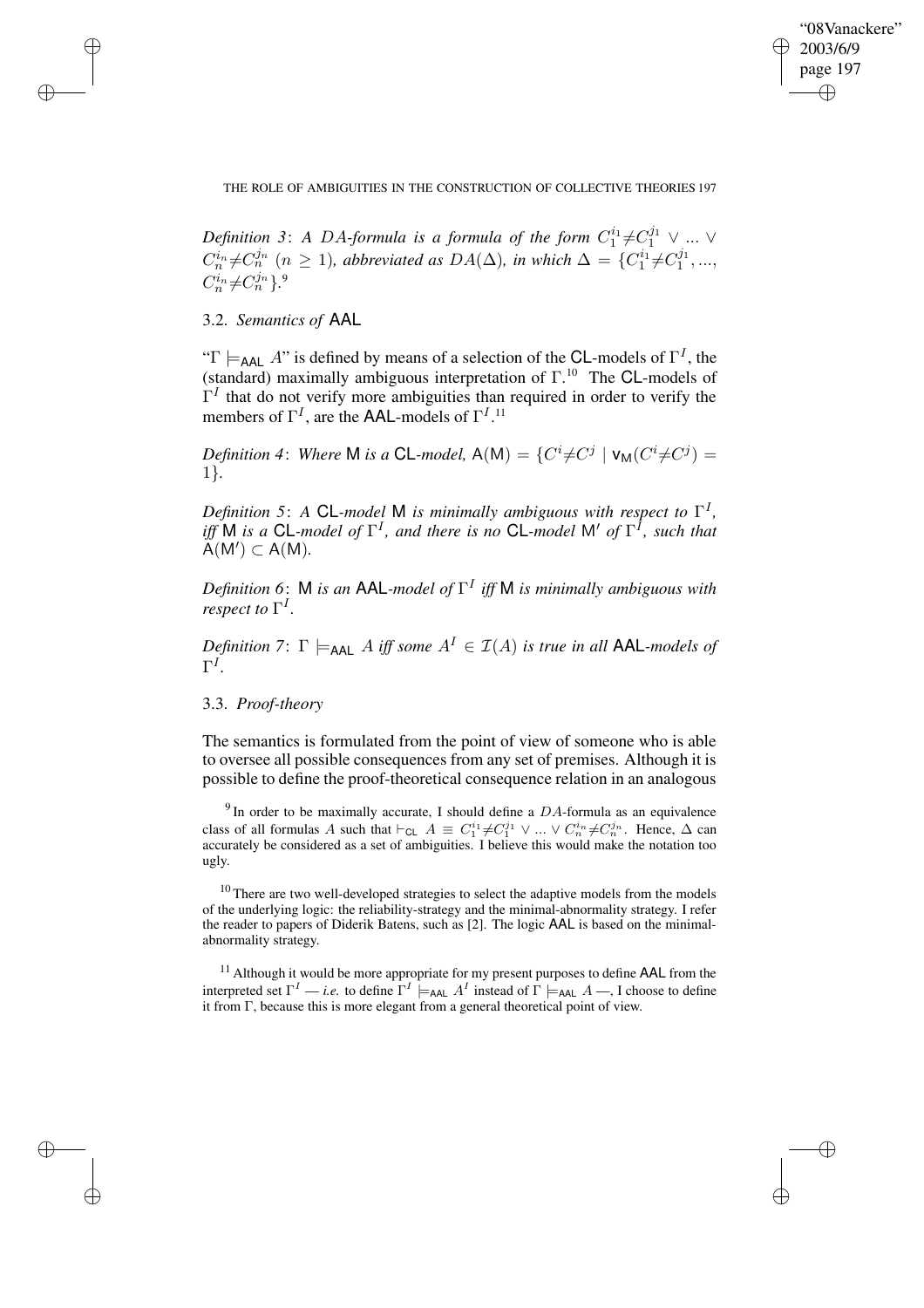## "08Vanackere" 2003/6/9 page 198 ✐ ✐

✐

✐

#### 198 GUIDO VANACKERE

way, we define the proof-theory by means of derivations in concrete dynamic proofs.

We make a distinction between 'derived at a stage of a proof' and 'finally derived'.<sup>12</sup> The latter notion is used to define the consequence relation  $" \vdash$ AAL".

In concrete proofs every line gets a fifth element. This fifth element contains a (possibly empty) set of ambiguities. If some of the members of this set of ambiguities turns out to be derivable from the premises under a minimal abnormal interpretation of the premises, this line has to be marked "OUT" and does not belong to the proof anymore. Hence, a formula that was (conditionally) derived at an early stage of the proof, may not be derivable anymore at a later stage of the proof. It is also possible that a line that had to be marked "OUT" at an early stage, becomes unmarked at a later stage. Still it is possible to define the consequence relation  $\Gamma \vdash_{\mathsf{AAL}}$ , and to proof soundness and completeness.<sup>13</sup>

The notion 'derived at a stage of a AAL-proof' is defined by means of the rules RC, RU, and RM. The reader should not be frightened by the definitions of these rules: when you use them, these rules turn out to be very easy. A first observation is that the rule RU is nothing but a name for all rules valid in CL. RC is really very simple, and RM is nothing but the proof-theoretical counterpart of the semantical selection of minimally ambiguous models.

*Definition 8*: *The rule RC: from a line* (i) *to derive a line* (j)*.*

|            | ( <i>i</i> ) $A^I \vee DA(\Delta)$ | (linenumbers); Rule |                       |
|------------|------------------------------------|---------------------|-----------------------|
| $(j)$ $AI$ |                                    | (i); RC             | $\Delta \cup \Delta'$ |

*Definition* 9: The rule RU: from lines  $(i_1), ..., (i_n)$ , with resp.  $A_1^I, ..., A_n^I$ *as second element and*  $\Delta_1, ..., \Delta_n$  *as fifth element*  $(n \geq 0)$ *, to derive a line*  $(j)$  with  $B<sup>I</sup>$  as second element,  $(i_1, ..., i_n)$  as third element, RU as fourth *element, and*  $\Delta_1 \cup ... \cup \Delta_n$  *as fifth element, given that*  $A_1^I,..., A_n^I \vdash_{\mathsf{CL}} B^I$ .

*Definition 10:*  $DA(\Delta)$  *is a minimal DA-consequence of*  $\Gamma^I$  *at stage*  $(i)$  *of a proof from*  $\Gamma^I$ , *iff*  $DA(\Delta)$  *is the second element of a line*  $(j)$   $(1 \leq j \leq i)$  *the fifth element of which is empty, and there is no*  $\Delta' \subset \Delta$  *such that*  $DA(\Delta')$ *is* the second element of a line  $(k)$   $(1 \leq k \leq i)$  the fifth element of which is *empty.*

 $12$  It is possible to obtain analogous dynamics on the semantical level, by using 'blocksemantics<sup>5</sup>. I refer the reader to Diderik Batens'[1] and [3].

 $^{13}$ I refer the reader to my [9] for the soundness and completeness proof of the first ambiguity-adaptive logic.

✐

✐

✐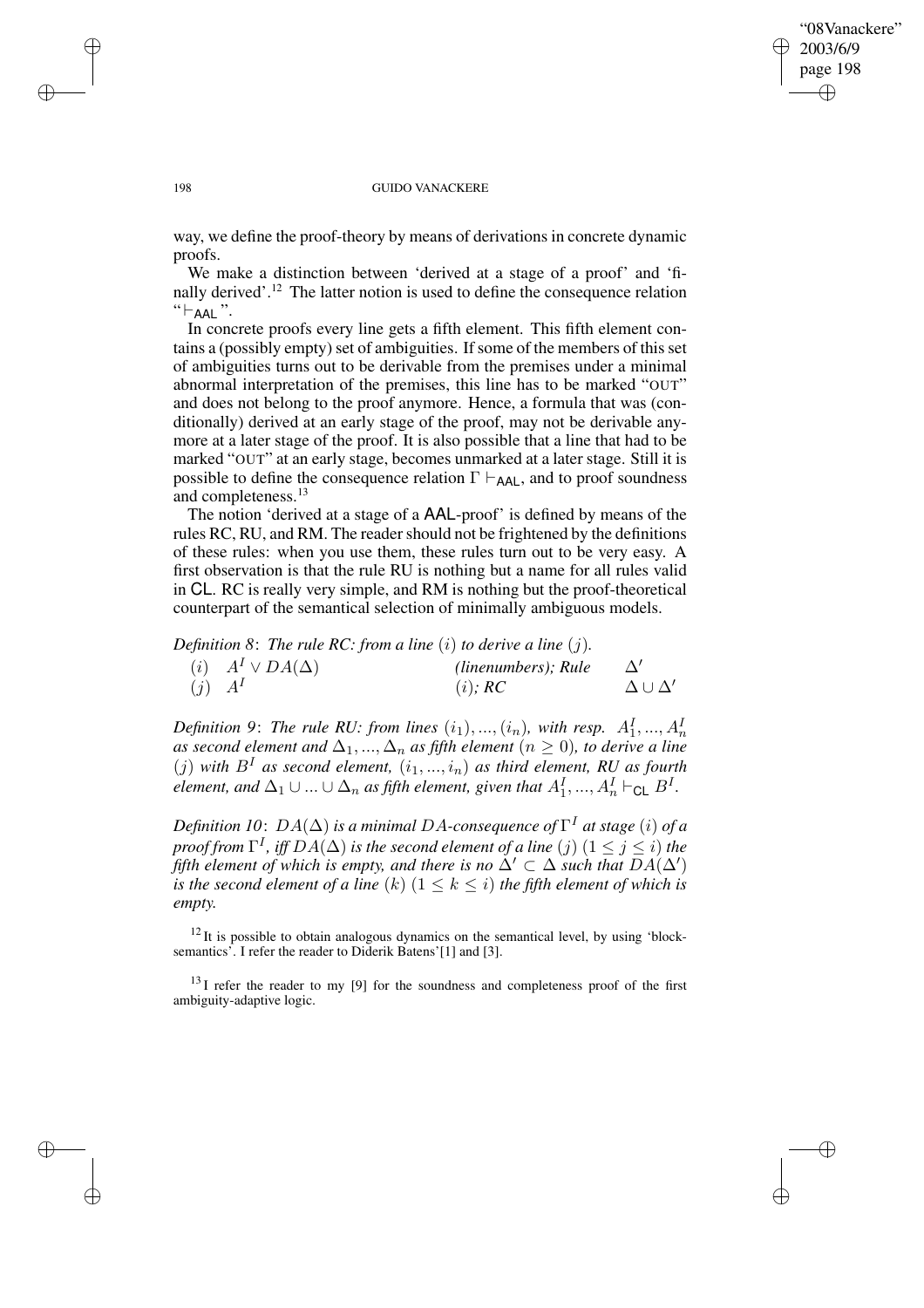✐

THE ROLE OF AMBIGUITIES IN THE CONSTRUCTION OF COLLECTIVE THEORIES 199

✐

✐

✐

✐

Obviously, at least one member of every minimal  $DA$ -consequence of  $\Gamma^I$ is true. What we are interested in are all minimal sets  $\varphi$  of ambiguities, such that, all minimal  $DA$ -consequences (at a given stage) are true if these ambiguities are true. These minimal sets are obtained as follows. First you take all sets that contain one element of each minimal DA-consequence. (Remember that equivalent ambiguities are considered as one and the same ambiguity.) From these sets some sets may be proper supersets of other sets, obviously they are not minimal sets.

*Definition 11*:  $\Phi_{(i)}$  *is the set of all sets*  $\varphi$  *that contain exactly one element of each minimal* DA*-consequence of* Γ <sup>I</sup> *at line* (i) *of that proof from* Γ <sup>I</sup> *and that are no proper supersets of such a set.*

*Definition* 12: *Line* (*j*) *with*  $A<sup>I</sup>$  *as second and*  $\Delta$  *as fifth element, fulfills the*  $i$ *ntegrity criterion at stage*  $(i)$  *of a proof from*  $\Gamma^I$   $(1 \leq j \leq i)$ , iff  $\varphi \cap \Delta = \emptyset$ *for some*  $\varphi \in \Phi_{(i)}$ *, and for each*  $\varphi \in \Phi_{(i)}$  *there is a line*  $(k)$   $(1 \leq k \leq i)$ *such that, where*  $\Delta_k$  *is the fifth element of line*  $(k)$ *,*  $\varphi \cap \Delta_k = \emptyset$ *.* 

*Definition 13*: *The rule RM: If a line does not fulfill the integrity criterion at stage* (i) *of a proof, then the line is market* OUT*. The application of RM is obligatory at every stage of a proof.*

In view of the fact that the application of the rule RM is obligatory at every stage of a proof, lines that are marked at an early stage, may become unmarked at a later stage, and vice versa.

Definition 14:  $A<sup>I</sup>$  is derived at stage (i) of a proof, iff  $A<sup>I</sup>$  is the second *element of a line that is not marked* OUT*.*

*Definition 15*: A<sup>I</sup> *is finally derived on a line of an* AAL*-proof from* Γ I *, iff it is the second element of that line and any (possibly infinite) extension of the proof can be further extended in such way that the line is unmarked.*

*Definition* 16:  $\Gamma \vdash_{\mathsf{AAL}} A$  *iff some*  $A^I \in \mathcal{I}(A)$  *is finally derived at some line of an* AAL*-proof from* Γ I *.*

Let  $\Phi_{\Gamma}$  be defined from *all* minimal DA-consequences of  $\Gamma^{I}$  in the same way as  $\Phi_{(i)}$  is defined from the minimal DA-consequences of  $\Gamma^I$  *at stage* (*i*) of a proof from  $\Gamma^I$ .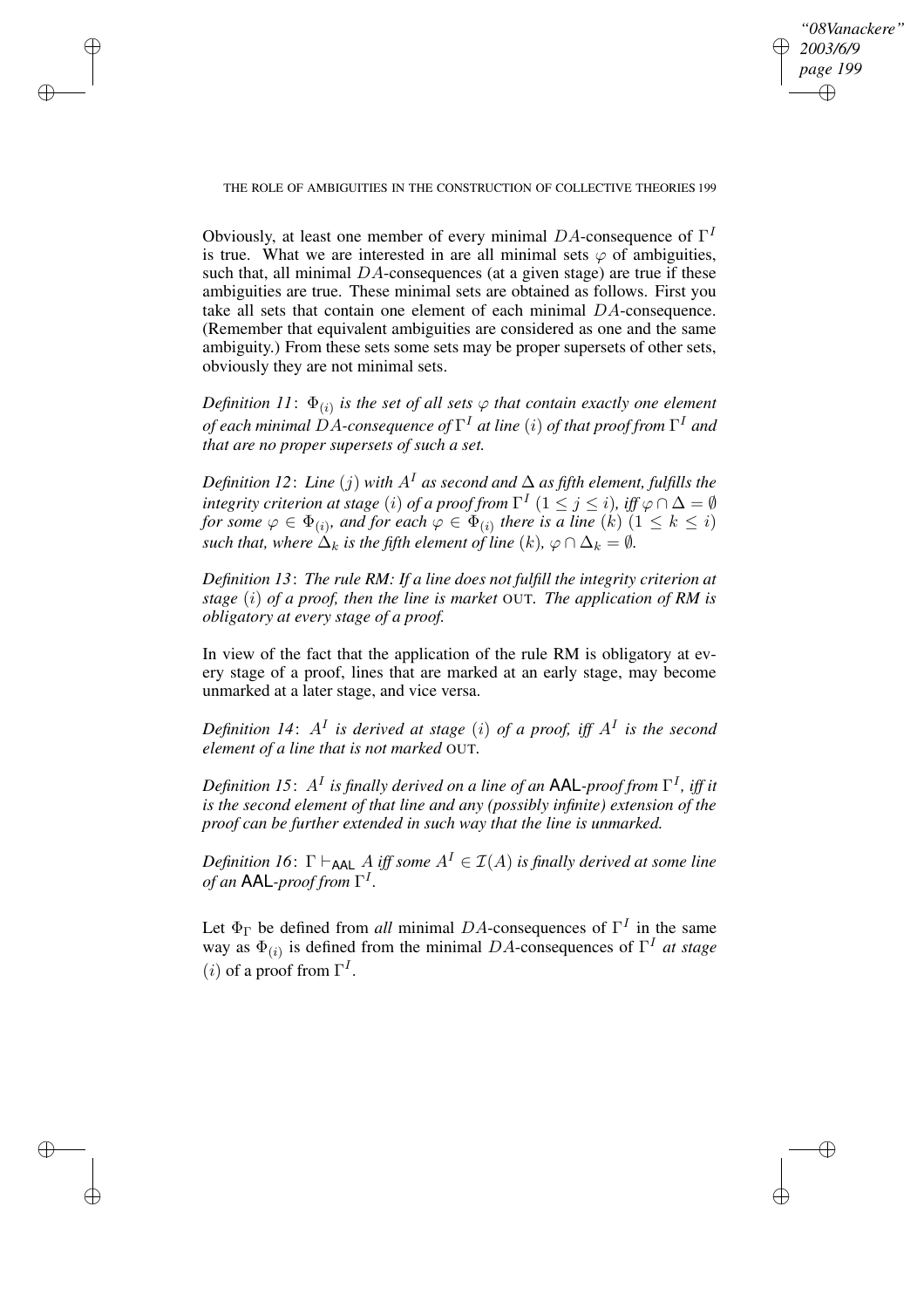✐

#### 200 GUIDO VANACKERE

*Theorem 1*:  $\Gamma \vdash_{AAL} A$  *iff there is*  $a A^I \in I(A)$  *such that there are one or more* (possibly empty) finite sets  $\Delta_1, \Delta_2, ... \subset \mathcal{A}$ , such that  $\Gamma^I \vdash_{\mathsf{CL}} A^I \vee$  $DA(\Delta_1)$ ,  $\Gamma^I \vdash_{\mathsf{CL}} A^I \vee DA(\Delta_2)$ , *...,* and for any  $\varphi \in \Phi_{\Gamma}$ , one of the  $\Delta_i$  is *such that*  $\Delta_i \cap \varphi = \emptyset$ .<sup>14</sup>

*Theorem* 2: *If*  $\Gamma \vdash_{\mathsf{AAL}} A$ *, then, for some*  $A^I \in \mathcal{I}(A)$ *, it is possible to extend any proof from* Γ I *into a proof in which* A<sup>I</sup> *is finally derived.*

3.4. *Some interesting properties of* AAL

*Theorem* 3: *If*  $\Gamma$  *is* **CL**-consistent, then for all  $A \in \mathcal{W}$ ,  $\Gamma \vdash_{\mathsf{AAL}} A$  *iff*  $\Gamma \vdash_{\mathsf{CL}}$ A*.*

*Theorem* 4:  $\Gamma$  *is* CL-consistent *iff* for *every* AAL-model M of  $\Gamma^I$ , A(M) =  $\emptyset$ *.* 

*Theorem* 5: *If* (*i*) *for all*  $D \in W$ ,  $\Gamma \vdash_{CL} D$ , *and* (*ii*) *there is some*  $E^I \in W^T$ *such that*  $\Gamma^I$   $\forall$ <sub>CL</sub>  $E^I$  (which is always the case, except for border cases), *then the* AAL*-consequence set of* Γ *is not trivial, and there are some NLC*  $C_1, ..., C_n$  occurring in  $\Gamma$  such that  $\Gamma^I \vdash_{\textsf{CL}} C_1^{i1} \neq C_1^{j1} \vee ... \vee C_n^{in} \neq C_n^{jn}$ 

In the latter formula, the ambiguities  $C_1^{i_1} \neq C_1^{j_1}$  $C_1^{j1},...C_n^{in} \neq C_n^{jn}$  are very interesting with respect to theory-development. If we have, *e.g.*  $\Gamma^I \vdash_{\mathsf{CL}} C^i \neq$  $C^j$ , then we know that the *i*-th and the *j*-th occurrence of C in  $\Gamma$  have a different meaning. At least one of them must be replaced by a new NLC. Hence, we can apply AAL in order to detect ambiguities, vagueness, conceptual change. Specific applications allow for the use of meaningful indexes, *e.g.* time-indexes<sup>15</sup> and source-indexes.

## 4. *A model for the construction of collective theories*

For specific applications of the ambiguity-adaptive logic AAL, we can introduce restrictions on the use of indices. For our present purpose the restriction is as follows: the indices refer to the scholar or the group of scholars who formulated the premise. For instance, if the premise  $(\forall x)(Px \supset Qx)$  belongs to the collective theory of some group  $\Sigma$ , we will write this premise as  $(\forall x)(P^{\Sigma}x \supset Q^{\Sigma}x)$ . If some scholar  $S^1$  introduces the premise  $Pa$ , we

<sup>14</sup> For proofs of this and the following theorems, I refer to reader to [10] and [9].

 $15$  For examples of applications of ambiguity-adaptive logics with time-indexes, see [11].

✐

✐

✐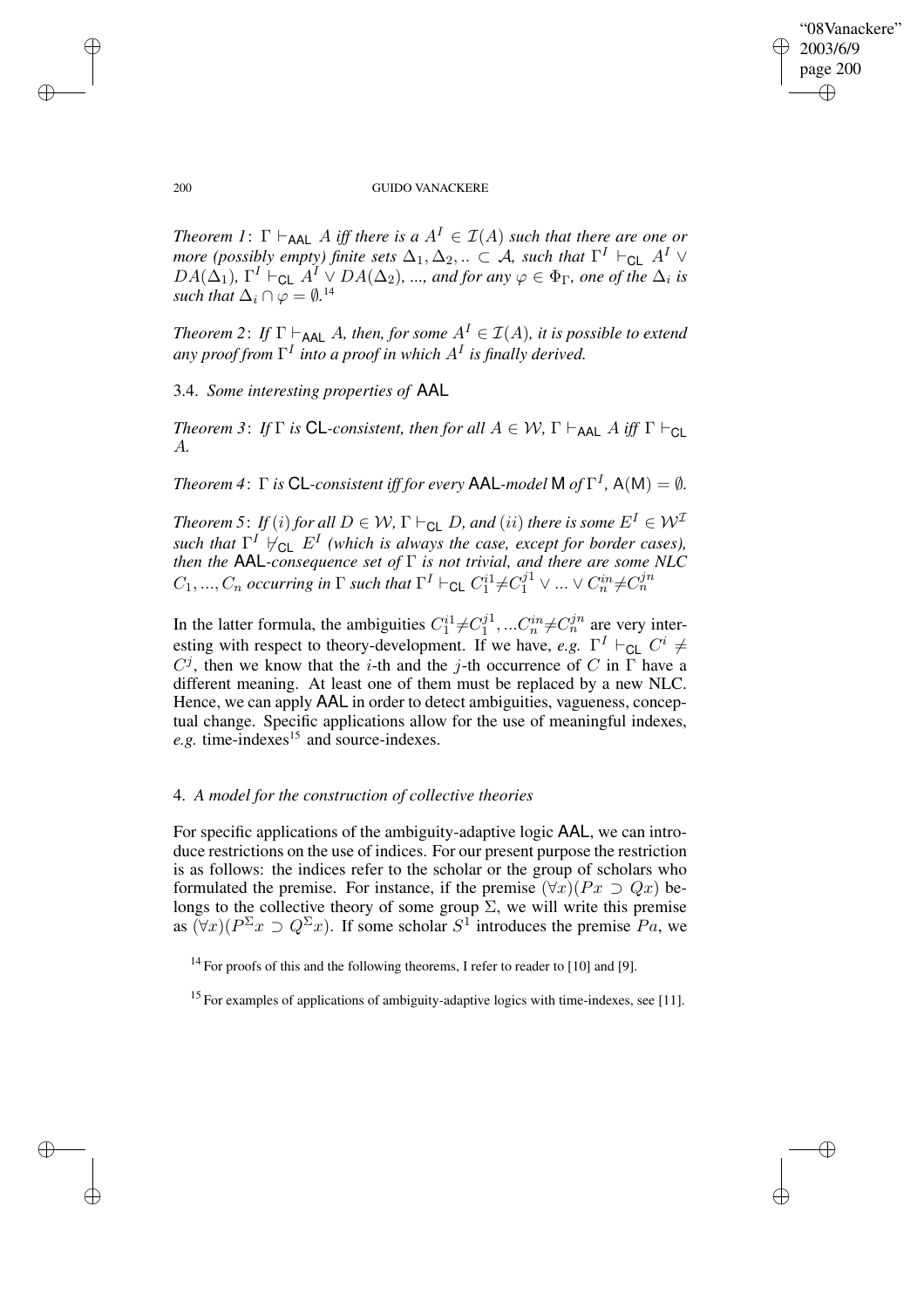✐

(1)

#### THE ROLE OF AMBIGUITIES IN THE CONSTRUCTION OF COLLECTIVE THEORIES 201

will write  $P^1a$ . It is easily seen that we can derive from these premises the AAL-consequence  $Qa$  on condition that  $P^{\Sigma} \neq P^{1}$  is not CL-derivable from the indexed premises.

## 4.1. *Ludwig's theory of toys*

✐

✐

✐

✐

As an introduction to my model, I tell the story of the development of little Ludwig's theory of toys.<sup>16</sup> Little Ludwig was very sceptical. He believed what his mother taught him, and he believed what he saw with his own eyes, and he did not believe anything else. He did not even believe his friend Bertrand when he said that he had got a green ball. Ludwig himself had got a yellow ball, and Ludwig's mother has taught him about balls nothing but the fact that balls are round. Hence none of his reliable sources told him that balls can be green. "Bertrand may not know the meaning of the words "green" and "ball" " Ludwig thought, "Maybe he says "green" instead of "yellow", or maybe he thinks that apples are balls."

From his two reliable sources (his own experience and his mother's 'lessons'), Ludwig developed a simple theory about toys. Let  $\Theta$  be the name of this theory. Θ contains the premises "Balls are round"  $(\forall x)(Bx \supset Rx)$ ), and "Some ball is yellow"  $((\exists x)(Bx \& Yx))$ . Let us write these premises as  $M : (\forall x)(Bx \supset Rx)$  or  $(\forall x)(B^Mx \supset R^Mx)$ , and  $L : (\exists x)(Bx \& Yx)$  or  $(\exists x)(B^L x \& Y^L x)$ . As he considered all other sources as unreliable, Ludwig explicitly used a *sceptical default* (henceforth LSD):

LSD: If 
$$
\Theta \nvDash (\exists x)A
$$
, then Ludwig takes for granted that  $(\forall x) \sim A$  is the case.

Notice that Ludwig does not mention any logic (he writes "<sup>+</sup>" and *e.g.* not " $\vdash_{\text{Cl}}$ "). As so many sceptical people, Ludwig believed in the existence of one true logic — which turned out to be Classical Logic.

The reader may also notice that Ludwig's sceptical default may lead to inconsistencies very easily. For example, suppose that Ludwig's mother teaches him that all things are either solid, fluid or a gas. Ludwig does not know what these words mean, but as his mother tells the truth, we have:  $\Theta \vdash (\forall x)(Sx \lor Fx \lor Gx)$ . As neither  $(\exists x)(Bx \& Sx)$ ,  $(\exists x)(Bx \& Fx)$ , nor  $(\exists x)(Bx\&Gx)$  is derivable from  $\Theta$ , it is easily seen that Ludwig — applying his LSD — takes for granted that the following formulas are the case:

$$
(\forall x)(Bx \supset \sim Sx) \tag{2}
$$

<sup>16</sup> This paper is indirectly inspired by the *Tractatus Logico-Philosophicus* by Ludwig Wittgenstein.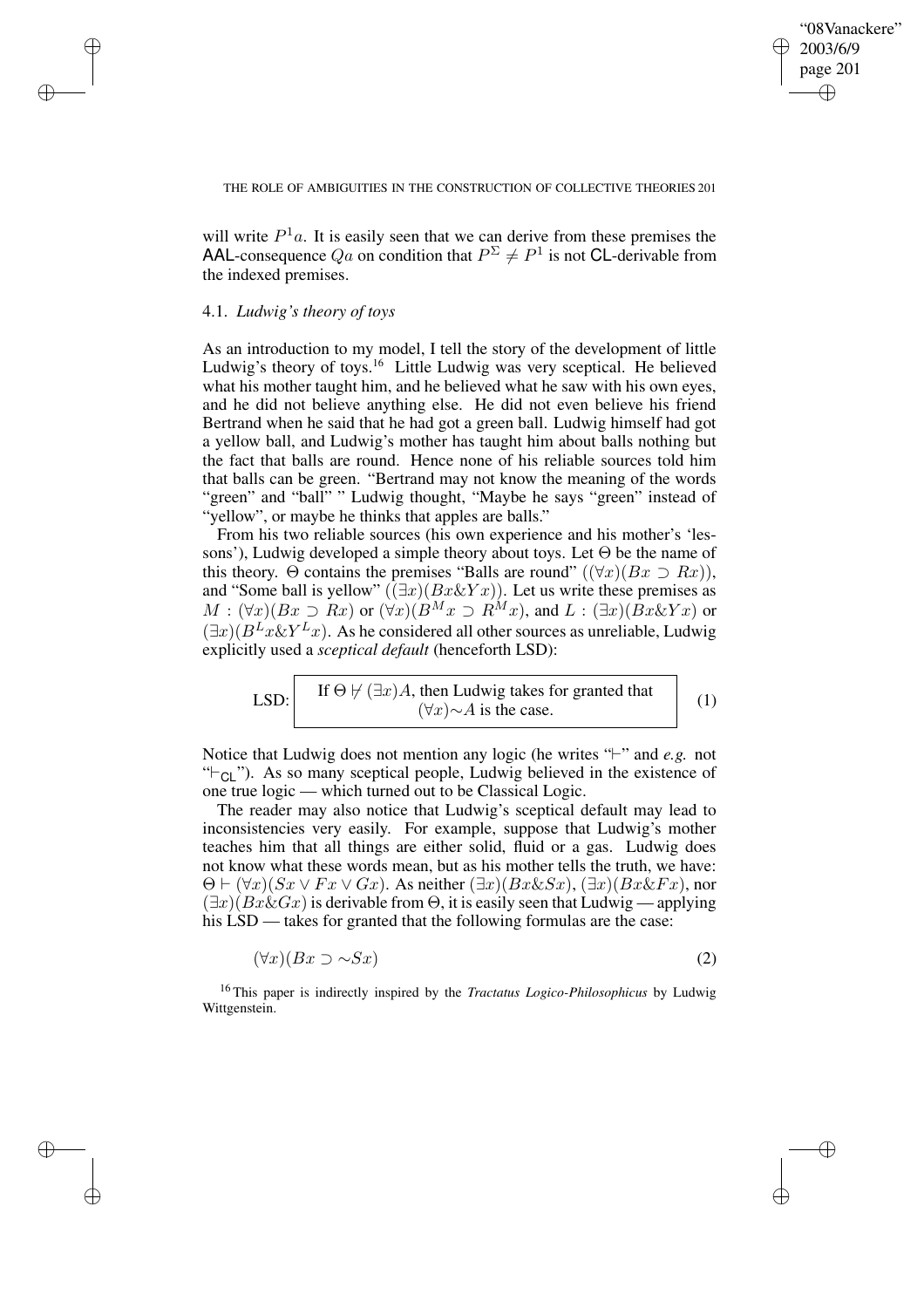✐

#### 202 GUIDO VANACKERE

$$
(\forall x)(Bx \supset \sim Fx) \tag{3}
$$

$$
(\forall x)(Bx \supset \sim Gx) \tag{4}
$$

$$
(\forall x)(Bx \supset (Sx \lor Fx \lor Gx)) \tag{5}
$$

If Ludwig was a very conservative, classical logician, he would be in big trouble. Indeed, from (2)–(5), one can derive (by means of classical logic)

$$
(\forall x)(Bx \supset ((Sx \& \sim Sx) \vee (Fx \& \sim Fx) \vee (Gx \& \sim Gx))) \tag{6}
$$

From (6) it follows that there are no balls ( $\sim(\exists x)Bx$ ), which clearly contradicts the reliable fact that he has got a yellow ball. Young Ludwig was not a very conservative classical logician. For him inconsistencies were interesting indications where and how this theory could be improved.

Ludwig realized that his LSD can be overruled. As (5) and  $(\exists x)Bx$  can also be derived from Θ without LSD, he considered these formulas as more reliable than (2), (3) and (4). His conclusion was that there is something wrong with the  $S$ ,  $F$  and/or  $G$  occurring in resp. (2), (3) and (4). This conclusion was the trigger for new investigations. Young Ludwig went to his mother and asked her whether balls are solid, fluid or gaseous. His mother took the time to show him ice, that is solid, water that is fluid, and steam that is gaseous. She knocked on the solid table, she poured some oil in a little bowl, and said that the air we breath is gaseous. "So, balls are solid!" Ludwig concluded very wisely. Thus, the derivation of the inconsistency resulted in the development of his theory of toys: Θ is extended with the premises  $(\forall x)(Bx \supset Sx)$ ,  $(\forall x)(Bx \supset \sim Fx)$  and  $(\forall x)(Bx \supset \sim Gx)$ , and hence (2) is no longer accepted. Moreover the inconsistencies leaded to a better understanding of the terms "solid", "fluid" and "gaseous". It may be interesting to notice that the fact that Ludwig's mother learned him to distinguish solid from fluid, did not guarantee that Ludwig and his mother make this distinction always in the same way. One day they were eating ice cream. Ludwig thought it was fluid, but his mother said that he had to eat it before it became fluid.

This process can very easily be reconstructed by means of AAL. Our set of premises are the following formulas; Θ and LSD are the respective sources:

$$
\Theta : (\forall x)(Bx \supset (Sx \vee Fx \vee Gx)) \tag{7}
$$

$$
LSD: (\forall x)(Bx \supset \sim Sx) \tag{8}
$$

✐

✐

✐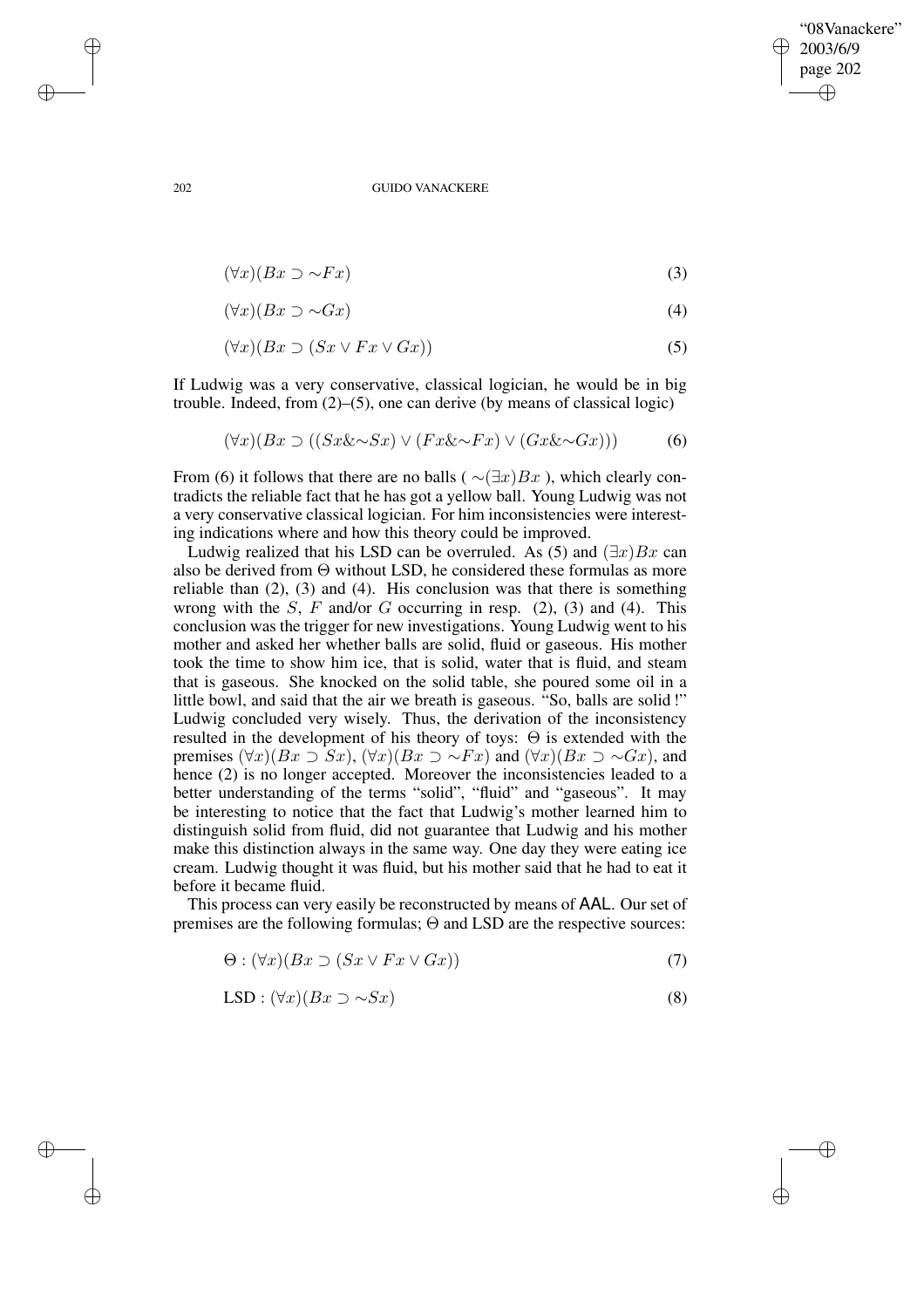✐

#### THE ROLE OF AMBIGUITIES IN THE CONSTRUCTION OF COLLECTIVE THEORIES 203

$$
LSD: (\forall x)(Bx \supset \sim Fx) \tag{9}
$$

$$
LSD: (\forall x)(Bx \supset \sim Gx) \tag{10}
$$

If  $\Gamma$  is the set of formulas occurring in (7)–(10), then  $\Gamma^I = \{(\forall x)(B^{\Theta} x \supset$  $(S^{\Theta}x \vee F^{\Theta}x \vee G^{\Theta}x), (\forall x)(B^{D}x \supset \sim S^{D}x), (\forall x)(B^{D}x \supset \sim F^{D}x), (\forall x)$  $(B<sup>D</sup>x \supset \sim G<sup>D</sup>x)$ , in which the superscript D refers to LSD. It is easily seen that from  $\Gamma^I$  the following formula is CL-derivable:

$$
B^{\Theta} \neq B^{D} \vee S^{\Theta} \neq S^{D} \vee F^{\Theta} \neq F^{D} \vee G^{\Theta} \neq G^{D}
$$
 (11)

From a strictly logical point of view this disjunction of ambiguities cannot be shortened, but within the context of his investigations, Ludwig quickly concluded that  $B^{\Theta} \neq B^{D}$  is not the case, for he knew very well what balls are, while both  $B^{\Theta}$  and  $B^D$  were used by him: these two occurrences had the same meaning. In order to find out if  $S^{\Theta} \neq S^D$  is the case, or  $F^{\Theta} \neq F^D$ , or  $G^{\Theta} \neq G^D$ , he organized new experiments. In this situation these new experiments were easily done by asking his mother. For those people who want to use one and the same logic in one and the same situation, it may be interesting to remember that the CL-consequences and the AAL-consequences of  $\Theta$  are exactly the same as long as  $\Theta$  is consistent, whereas triviality is avoided when some extension of  $\Theta$  is inconsistent and one chooses to use AAL. If some set  $\Gamma$  is inconsistent, the minimal DA-consequences indicate which terms should be subject to new investigations.

The acceptance of LSD also resulted in another type of inconsistencies. Let us consider Bertrand's statement "I have got a green ball", a statement that was not derivable from Ludwig's theory:

$$
\Theta \not\vdash (\exists x)(Bx \& Gx) \tag{12}
$$

From (12) and LSD, it follows that Ludwig takes the following formula for granted

$$
(\forall x)(Bx \supset \sim Gx) \tag{13}
$$

From

✐

✐

✐

✐

$$
B: (\exists x)(Bx \& Gx) \tag{14}
$$

together with (13), we can derive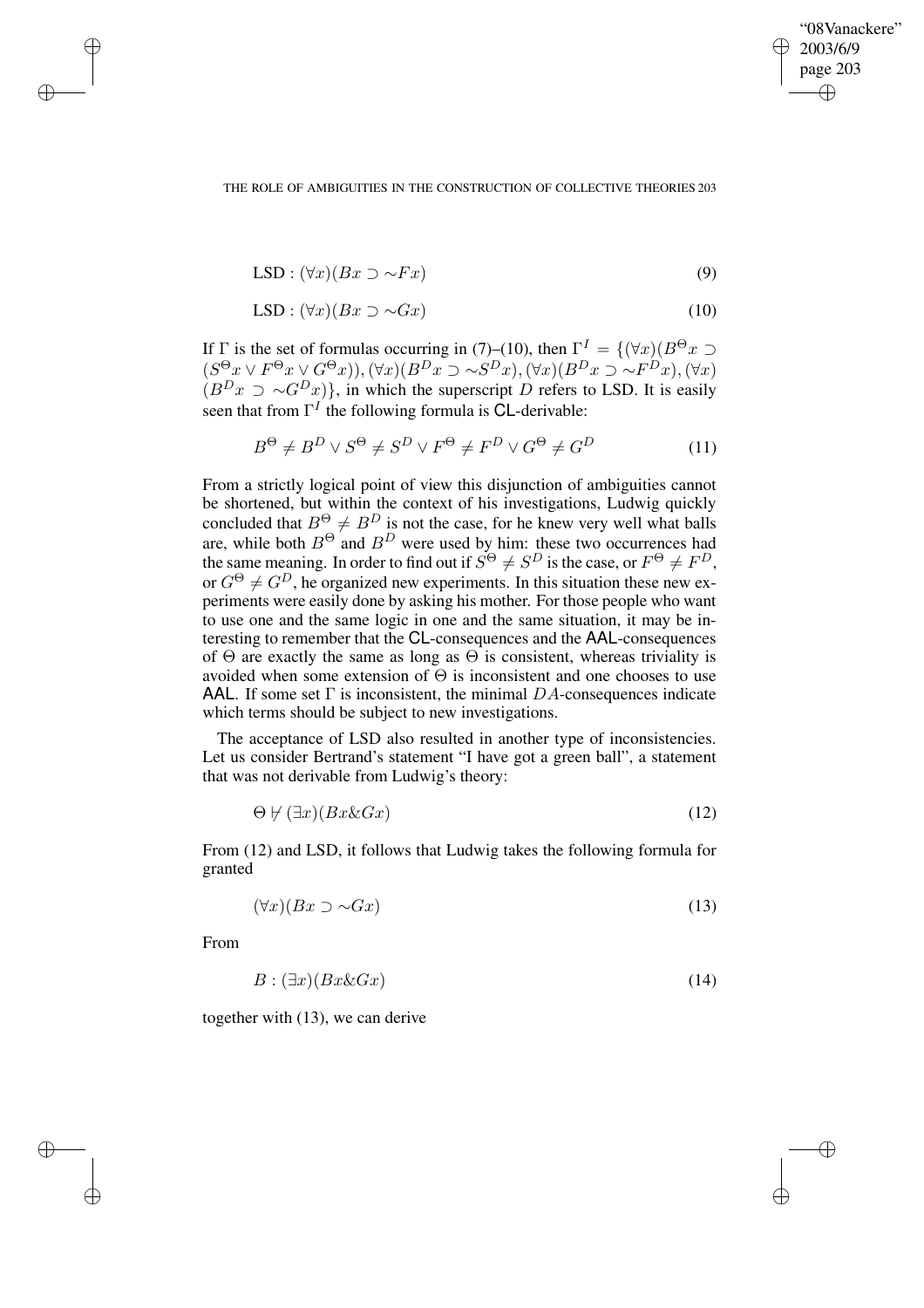✐

#### 204 GUIDO VANACKERE

$$
B^D \neq B^B \lor G^D \neq G^B \tag{15}
$$

In this case Ludwig had no quick solution. In fact, there were four possible solutions:

(1)  $B^D \neq B^B$  and  $G^D \neq G^B$ (2)  $B^D \neq B^B$  and  $G^D = G^B$ (3)  $B^D = B^B$  and  $G^D \neq G^B$ (4)  $B^D = B^B$  and  $G^D = G^B$ 

There were four possible solutions, but there was only one way to act: Ludwig had to find out whether he and Bertrand meant the same when they used the same word. Bertrand could not show his green ball; he had borrowed it to his little brother. So, Ludwig showed him an apple and asked whether Bertrand would call it a ball. "Of course not", replied Bertrand, "I know what balls are. Balls are round." Ludwig showed a wheel, and Bertrand said that it was not a ball. Ludwig showed a little yellow ball and Bertrand said it was a little ball. Finally, after 17 'correct answers' Ludwig concluded that he could accept, for the time being, that Bertrand meant "ball" when he said "ball". From the four possible solutions, only the third and the fourth remained. Now, Ludwig showed a banana, and Bertrand had to say it was yellow. Ludwig pointed at the sky and Bertrand had to say it was blue. Ludwig pointed at the grass, Kermit the Frog, a green sweater, ..., and Bertrand said all of it was green. Again, not a single contradiction surfaced, and so Ludwig accepted that Bertrand told the truth when he said that he had a green ball. In other words: Ludwig had to extend his theory with the premise:  $(\exists x)(Bx\&Gx)$ . This was a quite amazing fact: Ludwig relied on Bertrand's observation and on their collective interactions: Ludwig's theory became a collective theory.

A final part of Ludwig's story concerns Ludwig's flat ball. The dog had been playing with Ludwig's ball, and now it was flat. Ludwig's reliable theory learned him that his ball was round, whereas his reliable observation learned him that his ball was not round. In this case, he had to conclude that (where the superscript O, refers to Ludwig's observation):

$$
B^{\Theta} \neq B^{O} \vee R^{\Theta} \neq R^{O} \tag{16}
$$

Ludwig reasoned as follows: "Round is round, and not round is not round, and I really do know what "round" means. So the observed ball is not the kind of ball that is meant in my theory. I have to rethink the term "ball". In my theory the term "ball" refers to normal balls, to balls that are not broken." Here we see that a new observation does not lead to a reformulation of the theory but to a change with respect to the meaning of some term.

✐

✐

✐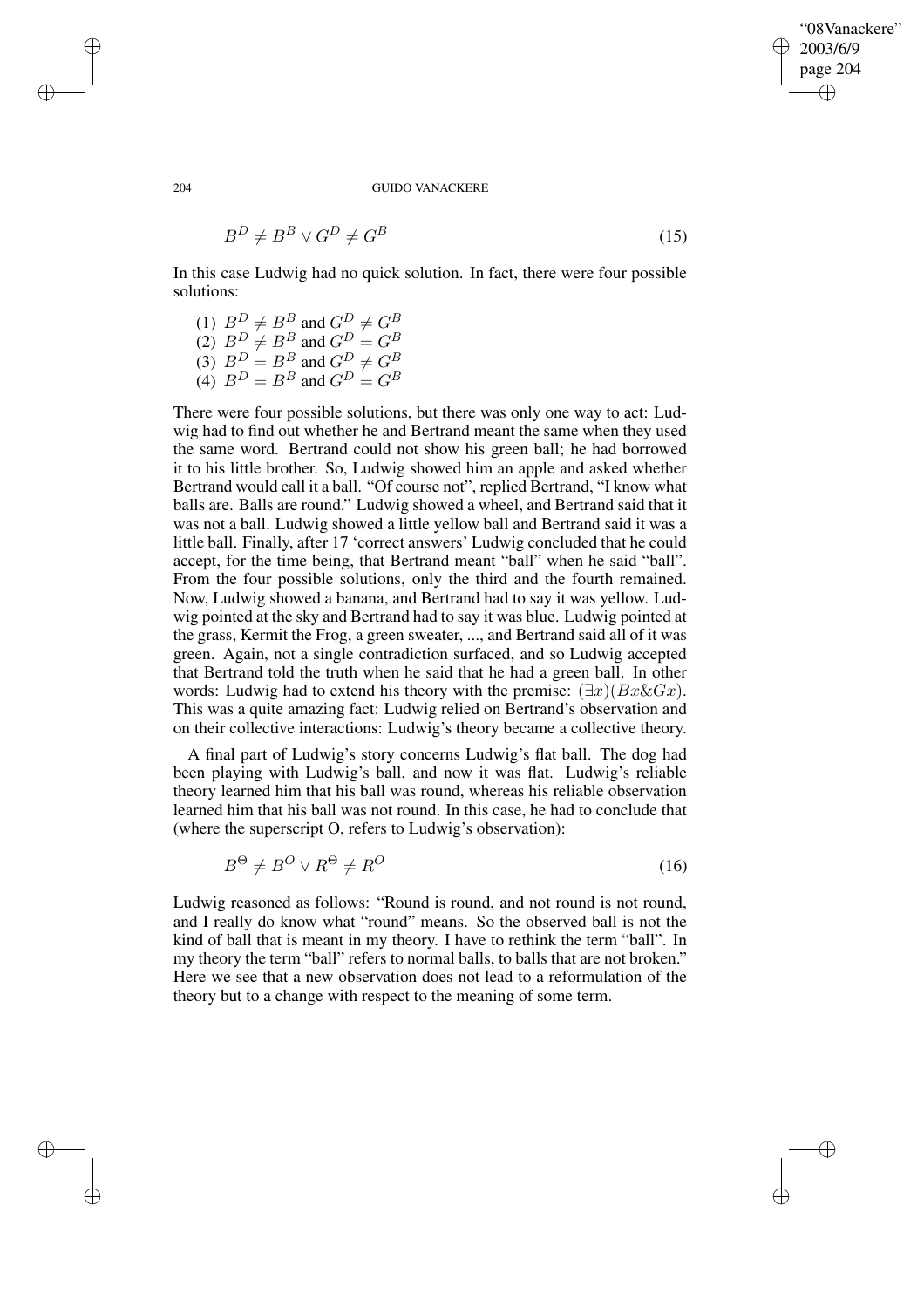✐

#### THE ROLE OF AMBIGUITIES IN THE CONSTRUCTION OF COLLECTIVE THEORIES 205

## 4.2. *The model*

✐

✐

✐

✐

Let  $\Theta$  be a theory, *i.e.* a set  $\Gamma$  of statements (laws, definitions, facts, ...) and a logic. For our present purposes, we choose the logic AAL. Suppose  $(\forall x)A(x)$  is such that  $\Gamma \vdash_{\mathsf{AAL}} (\forall x)A(x)$ , and for every  $B \in \Gamma$ :  $(\forall x)A(x) \vdash_{\mathsf{AAL}} B$ .  $\Theta$  can be considered as the couple  $\langle (\forall x)A(x), \mathsf{AAL}\rangle$ . Again we have a sceptical default:

SD: If 
$$
(\forall x)A(x)
$$
  $\forall$ <sub>AAL</sub>  $(\exists x)S(x)$ , then accept that  
 $(\forall x)(A(x) \supset \sim S(x))$  (17)

In what follows, the formula " $(\forall x)(A(x) \supset \sim S(x))$ " will be abbreviated as "  $∼(S \circ A)$ ". "S ∘ A " can be read as S is compatible with A. The idea is that SD blocks any extension of  $\Theta$ , by denying everything that does not follow from the theory. Still we now that scholars working on a theory often bring in new information. In general new information can be of two forms:  $(\exists x)S(x)$  or  $(\forall x)S(x)$ . If some new information is brought in, we stipulate that we always mention the source. If some formula  $B$  contains the predicates  $P_1, ..., P_n, B^i \neq B^j$  is the abbreviation for  $P_1^i \neq P_1^j \vee ... \vee P_n^i \neq$  $P_n^j.$ 

4.2.1. *Case* 1:  $K : (\exists x)S(x)$ 

Suppose some group  $\Sigma$  of scientists accept a theory  $\Theta = \langle (\forall x)A(x), AAL \rangle$ . Suppose  $(\forall x)A(x) \not\vdash_{AAL} (\exists x)S(x)$ . Hence ∼(S ∘ A) is accepted by the members of  $\Sigma$ . Suppose some members of  $\Sigma$  organize an experiment K and observe that  $(\exists x)S(x)$ . Hence we obtain the following set of premises:  $(\forall x)A^{\Sigma}(x), \sim (S^D \circ A^D), (\exists x)S^{K}(x)$ . Let us apply CL to it (the lower limit logic of  $AAL$ ). The main goal of the proof is to derive minimal  $DA$ formulas. If this goal is reached, we have interesting information, *viz.* we see which occurrences of which NLC can not consistently be identified with one another. Unless and until some  $DA$ -formula is derivable, we also have an interesting result, *viz.* in this case  $(\exists x)S^{K}(x)$  and  $(\exists x)S^{\Sigma}(x)$  can be identified with one another, and hence, the members of  $\Sigma$  can conclude that  $(\exists x)S(x)$ is compatible with  $(\forall x)A$ , even if they suppose that all of them give the same meaning to the (old and new) terms in  $S$ . In general, the following heuristic rule will be very fruitful, especially for the new information: try to replace every indexed NLC  $C^i$   $(i \neq \Sigma)$  with  $C^{\Sigma}$ . It is indeed the purpose of the members of Σ to derive a collective theory in *their* common language.

| 1. $(\forall x) A^{\Sigma}(x)$ | $-$ PREM $\emptyset$ |  |
|--------------------------------|----------------------|--|
| 2. $\sim (S^D \circ A^D)$      | $-$ PREM $\emptyset$ |  |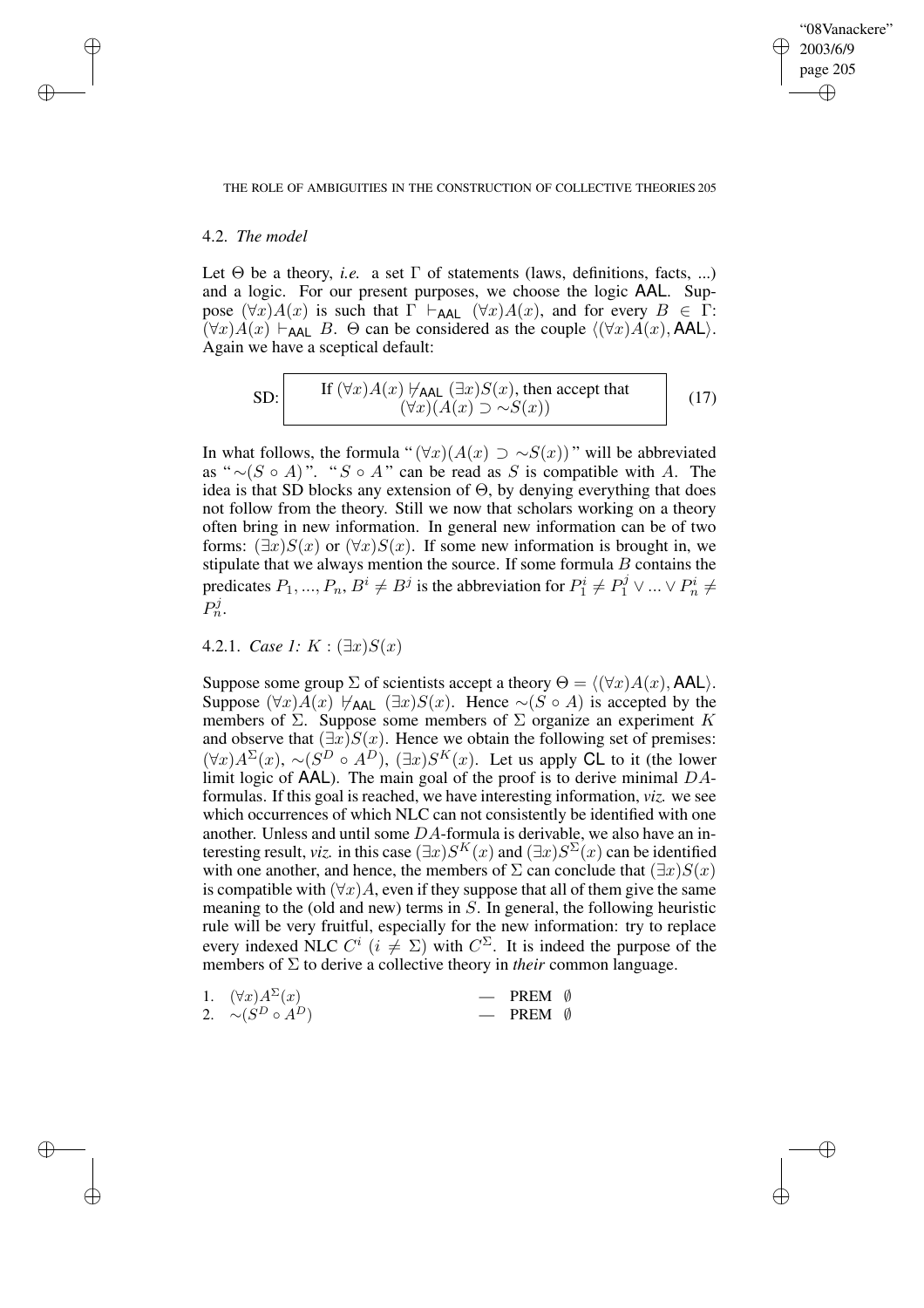✐

#### 206 GUIDO VANACKERE

| 3. $(\exists x)S^{K}(x)$                                                                           | $-$ PREM $\emptyset$              |                                                    |
|----------------------------------------------------------------------------------------------------|-----------------------------------|----------------------------------------------------|
| 4. $(\exists x)S^{\Sigma}(x) \vee S^{K} \neq S^{\Sigma}$                                           | -RU                               | Ø                                                  |
| 5. $(\exists x)S^{\Sigma}(x)$                                                                      |                                   | RC $\{S^K \neq S^{\Sigma}\}\$                      |
| 6. $\sim (S^{\Sigma} \circ A^{\Sigma}) \vee S^{D} \neq S^{\Sigma} \vee A^{D} \neq A^{\Sigma}$ 2 RU |                                   |                                                    |
| 7. $\sim (S^{\Sigma} \circ A^{\Sigma})$                                                            |                                   | RC $\{S^D \neq S^{\Sigma}, A^D \neq A^{\Sigma}\}\$ |
| 8. $\sim (\exists x) S^{\Sigma}(x)$                                                                | 1,7 RU                            | $\{S^D \neq S^{\Sigma}, A^D \neq A^{\Sigma}\}\$    |
| 9. $S^K \neq S^{\Sigma} \vee S^D \neq S^{\Sigma} \vee A^D \neq A^{\Sigma}$                         | 5,8 REC <sup>17</sup> $\emptyset$ |                                                    |

At stage 9, lines 5, 7 and 8 have to be marked OUT. The formulas in the second element of these lines are no longer considered to be derivable. At this stage the scholars must take some non-logical steps: they have to organize experiments in order to localize the abnormalities or ambiguities. There are three possible ways to localize the difference in meaning: (i)  $[S^K \neq S^{\Sigma}]$ : some term occurring in the new information from source  $K$  does not have a common meaning,  $(ii)$   $[S^D \neq S^{\Sigma}]$ : some term occurring in  $S(x)$  as it stands in the sceptical default does not have a common meaning, (iii)  $[A^D \neq A^{\Sigma}]$ : some other term occurring in the core of the theory does not have a common meaning.

I believe that most groups of scientists will use a local constraint,<sup>18</sup> in that they will easily accept that (iii)  $[A^D \neq A^{\Sigma}]$  is not the case.  $A(x)$  is the core of their theory, and does contain nothing but well-known terms. Moreover they have formulated SD themselves. I think there are indeed good reasons to examine the meaning of the NLC occurring in  $S(x)$  in the first place, and more exactly: to examine whether all NLC occurring in  $S^{K}(x)$  can be identified with the collective use of the terms.

The first thing to do is to examine for every NLC  $C$  in  $S(x)$  whether  $C^{K} = C^{\Sigma}$ . I believe this examination can be organized in such a way that the question whether  $C^{\Sigma} = C^{D}$  can be answered simultaneously. From the previous sections we remember that there is no positive test for  $C^{K}$  =  $C^{\Sigma}$ . There is a negative test: the scholars who organized experiment K together with the (other) members of  $\Sigma$  should, through communication, try to 'prove' that  $C^K \neq C^{\Sigma}$ . I think it is normal that this communication will be accompanied by actions and observations — almost in the same way as young Ludwig and Bertrand did. For instance, the scholars can try to prove for some object a of their studied domain, that  $C^{K}a$  is the case whereas  $C^{\Sigma}a$  is not the case, or *vice versa*. The scholars who organized K can also

<sup>17</sup> The rule REC (Elimination of conditions) is a derivable rule: if  $A$  is derived on condition  $\Delta$  and ∼A is derived on condition  $\Delta'$ , then  $DA(\Delta\cup\Delta')$  can be derived unconditionally.

✐

✐

✐

 $18$  The term "constraint" is taken from [8].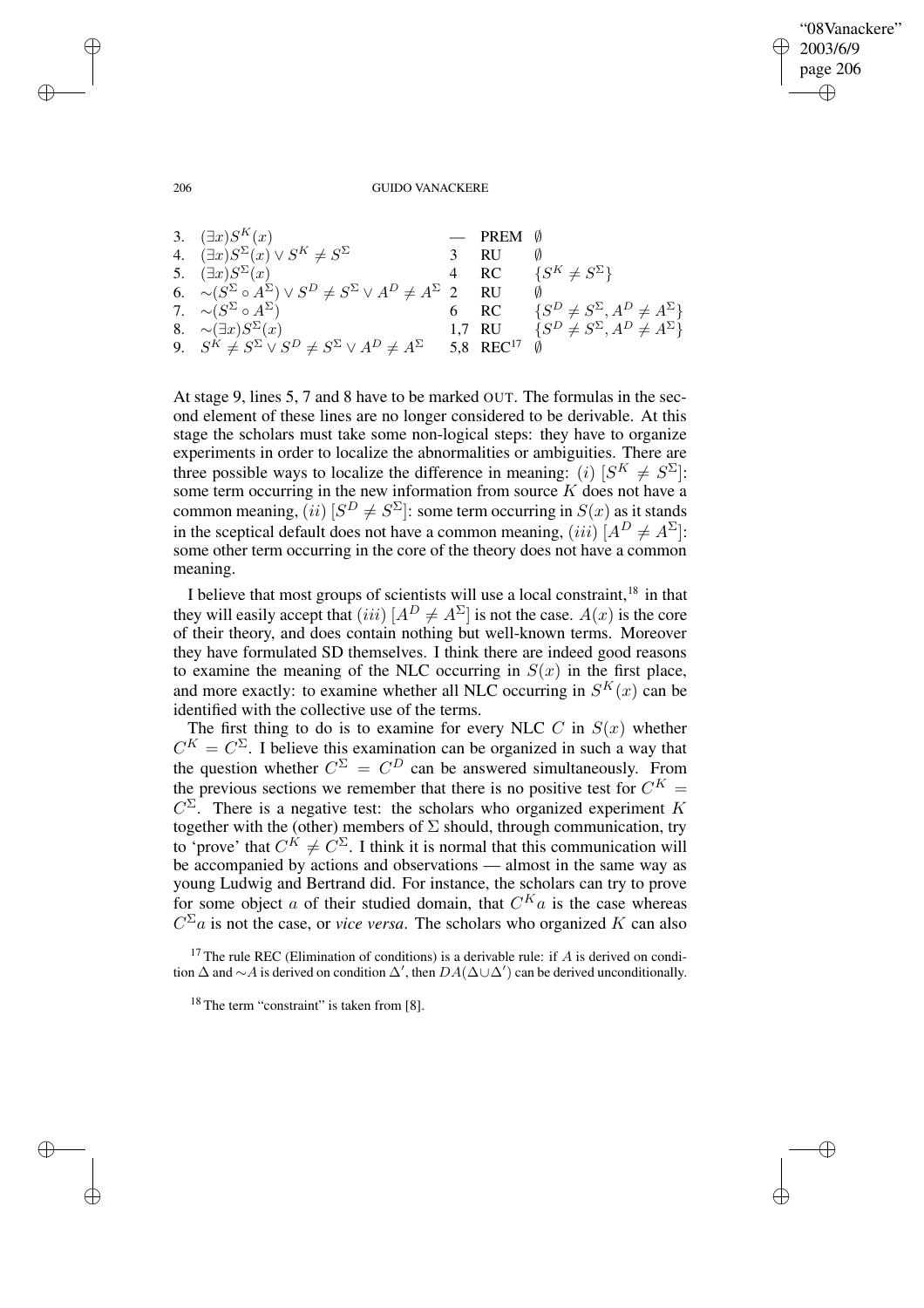✐

#### THE ROLE OF AMBIGUITIES IN THE CONSTRUCTION OF COLLECTIVE THEORIES 207

try to prove that  $C^{\Sigma} \neq C^{D}$ , which means that the members of  $\Sigma$  were too credulous in believing that they used the term  $C$  in a common way. If their interactions are organized rationally, the lack of such 'proves' inductively leads to the assumption that the term C is used in a common way  $(C^{\Sigma})$  $C^{D} = C^{K}$ ). The reader may object that the scholars who organized K can organize their experiment again, or describe it in such a way that it can be re-organized by other members of the group, but it is easily seen that this is not a positive test: it is nothing but one of the 'lacks of a negative test'. Moreover, experiment K *an sich* does not explain why the members have been assuming that  $(\exists x)S(x)$  is not the case, and it does not reveal the weak parts of that assumption.

I give an overview of the possible results:

✐

✐

✐

- (1) For some NLC C occurring in  $S(x)$ ,  $C^K \neq C^{\Sigma}$ , and for all NLC C occurring in  $S(x)$ ,  $C^D = C^{\Sigma}$ . In this case, the DA-formula in line 9 of the proof above can be replaced by  $C^K \neq C^{\Sigma}$ , which becomes a new minimal DA-formula. Hence the condition on which the formula in line 5 is derived, remains overruled, whereas the formulas in lines 7 and 8 become derivable. Hence it is the case that  $∼(S \circ A)$ : the old common interpretation of S is such that  $(\exists x)Sx$  is not compatible with the core of the theory. Still there is an interesting result deriving from the fact that  $C^K \neq C^{\Sigma}$ : if the members of  $\Sigma$  have got good reasons not to identify  $C^K$  with  $C^{\Sigma}$ , they also have good reasons to introduce a new term for  $C^K$ , *e.g* D. So let  $(\exists x)S'x$  be obtained from  $(\exists x)S'x$  by replacing C with D. After the introduction of this new term, the members of  $\Sigma$  have good reasons to replace  $\Theta$  with  $\Theta' = \langle (\forall x)(\exists y)(S'(y) \& A(x)),$  AAL). For aesthetic reasons we can write  $\Theta' = \langle (\forall x) A'(x), A \angle \rangle$ . The theory has changed in view of the new information, whereas from a formal point of view we are in the same situation as before.
- (2) For some NLC C occurring in  $S(x)$ ,  $C^D \neq C^{\Sigma}$ , and for all NLC C occurring in  $S(x)$ ,  $C^{K} = C^{\Sigma}$ . This is a logical possibility that may not happen every now and then in real life. Still, as  $S(x)$  does not belong to the core of the theory as it is, the members of  $\Sigma$  may not have paid too much attention to the meaning of the NLC occurring in  $S(x)$ . Anyway, we meet a new situation: the formula in the second element of line is no longer a minimal DA-consequence of the premises, for  $C^D \neq C^{\Sigma}$  becomes minimal. Still, the conditions on which the formulas in lines 7 and 8 are derived remain overruled  $(C^D \neq C^{\Sigma}$  is a part of  $S^D \neq S^{\Sigma}$ ), whereas the formula in line 5 becomes derivable. This means that the interpretation  $S^K$ of S becomes the collective interpretation. The scholars will accept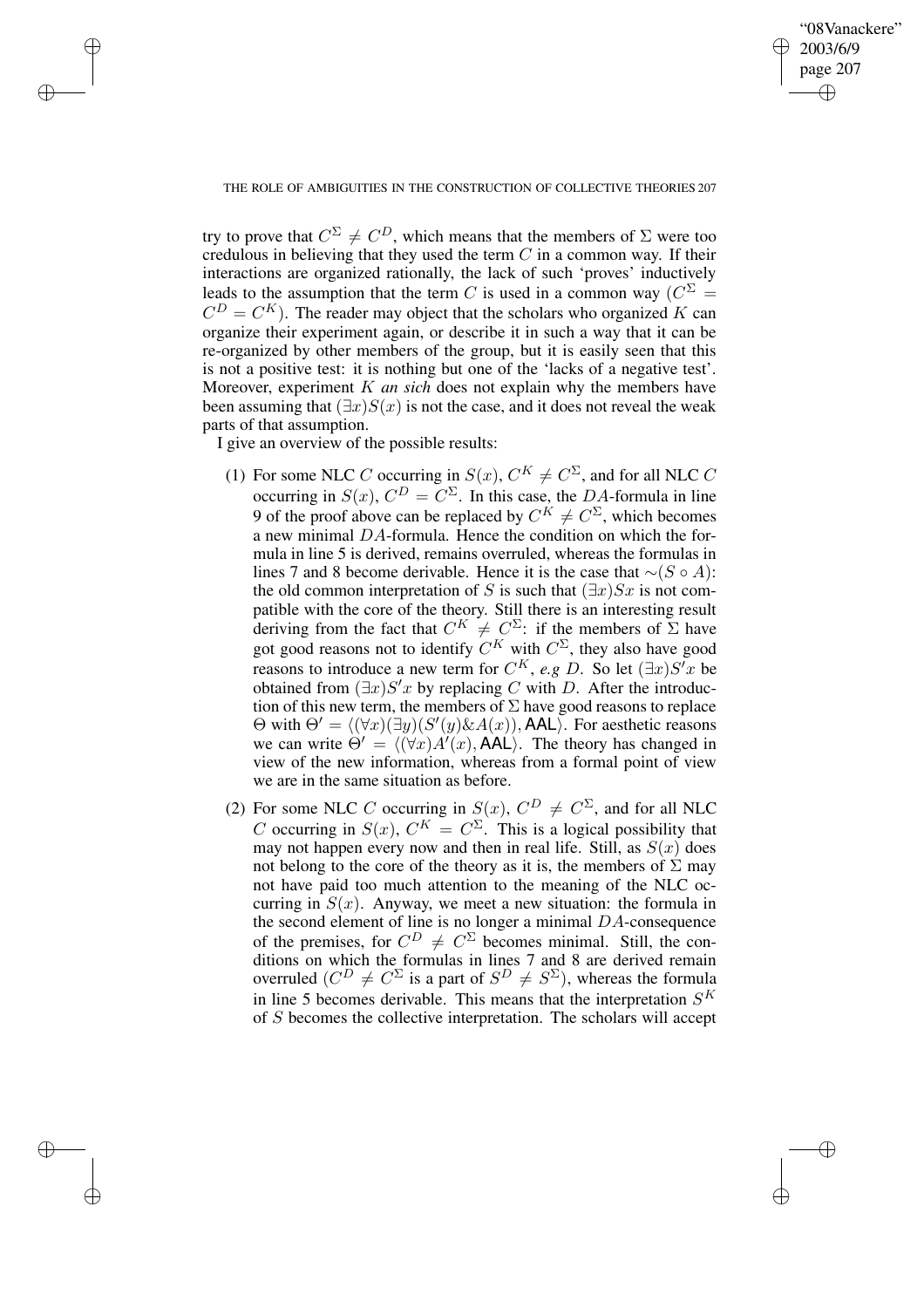✐

#### 208 GUIDO VANACKERE

that  $S \circ A$ , or in other words, that  $(\exists x) Sx$  becomes a part of the theory. At the same time, the members of  $\Sigma$  obtain better reasons to accept that their use of the NLC occurring in  $S(x)$  is collective. Hence the theory  $\Theta = \langle (\forall x)A(x), AAL \rangle$  can be replaced by the theory  $\Theta' = \langle (\forall x)(\exists y)(S(y)\&A(x)),$  AAL $\rangle$ . For aesthetic reasons, we can write:  $\Theta' = \langle (\forall x) A'(x), \overline{A A L} \rangle$ . The theory has changed, but from a formal point of view we are in the same situation as before.

If it was the case that the NLC C also occurs in the original  $A(x)$ , the statements in which  $C$  occur, must be revised. For an example, see the 'white crow' example below.

(3) For all NLC C occurring in  $S(x)$ ,  $C^{K} = C^{\Sigma} = C^{D}$ . In this case, the DA-formula in line 9 of the proof above can be replaced by  $A^D \neq A^{\Sigma}$ .<sup>19</sup> Hence the condition on which the formula in line 5 is derived, is no longer overruled, and hence  $(\exists x) S^{\Sigma}(x)$  becomes derivable, which means that  $S \circ A$  is the case:  $(\exists x) S^{\Sigma}(x)$  is compatible with the core of the theory. This means that the sceptical default is overruled. Applying their 'local constraint' the members of  $\Sigma$  may not believe that they use the NLC occurring in  $A(x)$  in an ambiguous way and extend their theory  $\Theta = \langle (\forall x)A(x), \hat{A}A\hat{L}\rangle$ , or in other words, replace it by the theory  $\Theta' = \langle (\forall x)(\exists y)(S(y)\&A(x)), \text{AAL}\rangle$ . For aesthetic reasons, we can write:  $\Theta' = \langle (\forall x) A'(x), \hat{A} A L \rangle$ . The theory has changed, but from a formal point of view we are in the same situation as before. The new SD does not contain  $\sim (S^D \circ A^D)$ anymore. Still, there is a logical possibility that this new theory is inconsistent, for  $A^D \neq A^{\Sigma}$  was derivable from the original premises. This would simply mean that  $A(x)$  was ambiguous from the beginning. If the scholars had applied AAL to the premises of their theory from the beginning, they would have discovered that some disjunctions of ambiguities were derivable. The disjuncts of the minimal DA-consequences of the premises would have indicated which NLC may be ambiguous. Hence, the scholars need to communicate about these NLC in the Ludwig-Bertrand-style, in order to solve these ambiguities. The derivation of ambiguities may also be an indication of the fact that some law, rule or definition occurring in the original theory was simply wrong.

A fictive example: suppose some group of biologists accept a theory  $\Theta$  in which "crows are black" is true. Clearly, the statement "some crow is white"

 $19$  The main difference with case 2 is that case 3 concerns terms that belong to the core of the theory, whereas the terms considered in case 2, occur in the sceptical default.

✐

✐

✐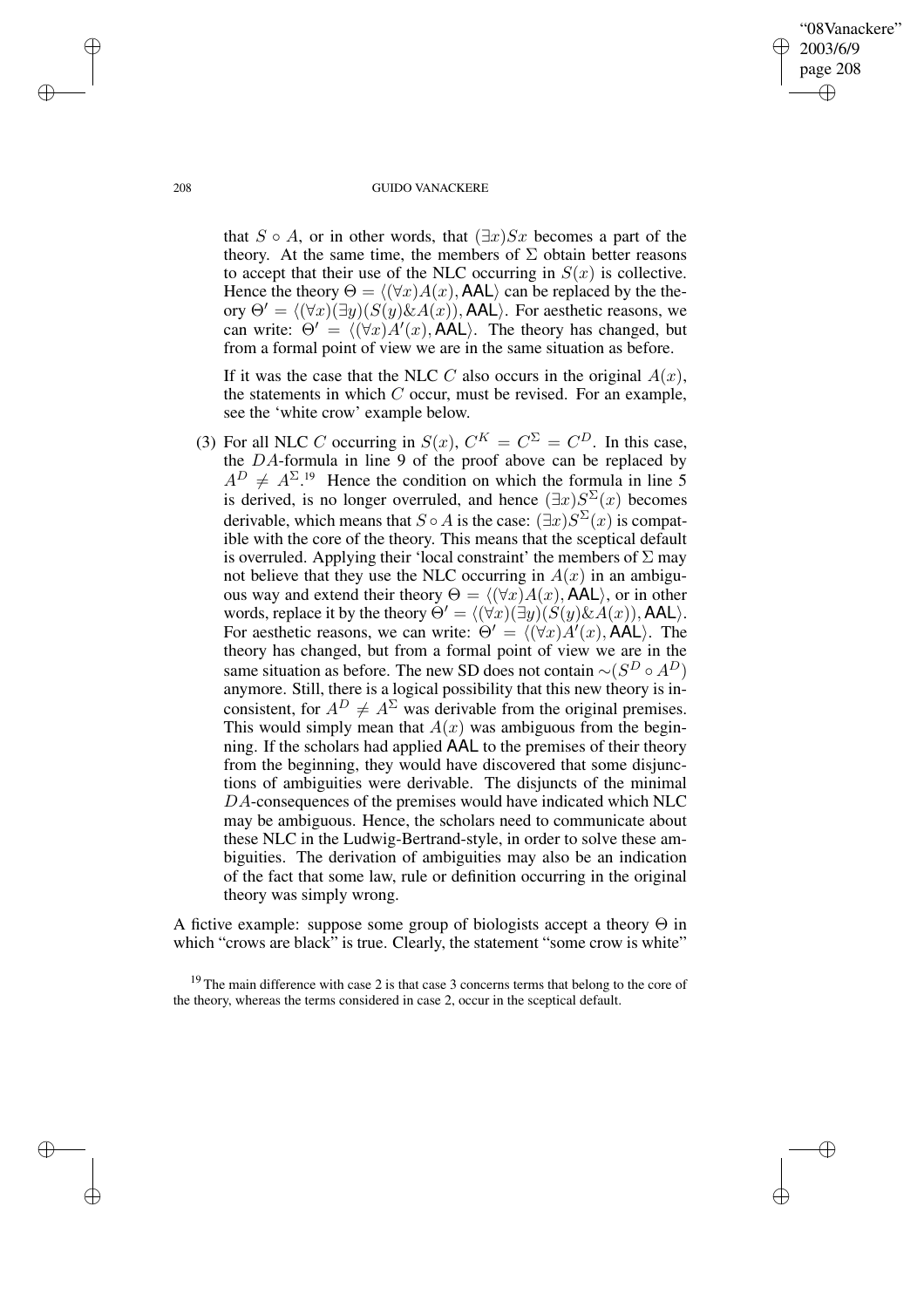✐

#### THE ROLE OF AMBIGUITIES IN THE CONSTRUCTION OF COLLECTIVE THEORIES 209

does not follow from the theory: if the biologists adhere to SD, they accept that crows are not white. Suppose that one day one of these biologists (viz. K) succeeds to catch a picture of a white crow. Let  $(\forall x)A(x)$  be the core of their theory. Clearly we have that (where " $C$ " stands for "crows", " $W$ " for "white":

$$
\Sigma : (\forall x) A(x) \not\models_{\mathsf{AAL}} (\exists x) (Cx \& Wx) \tag{18}
$$

$$
SD: (\forall x)(A(x) \supset \sim (Cx \& Wx))
$$
\n(19)

$$
K: (\exists x)(Cx \& Wx) \tag{20}
$$

From these formulas we can derive:

$$
C^{K} \neq C^{\Sigma} \vee W^{K} \neq W^{\Sigma} \vee C^{D} \neq C^{\Sigma} \vee W^{D} \neq W^{\Sigma} \vee A^{D} \neq A^{\Sigma}
$$
 (21)

together with

✐

✐

✐

✐

$$
(\exists x)(C^{\Sigma} \& W^{\Sigma}) \text{ on condition that } C^{K} = C^{\Sigma} \text{ and } W^{K} = W^{\Sigma} \quad (22)
$$

$$
\sim (\exists x)(C^{\Sigma} \& W^{\Sigma}) \text{ o.c.t. } C^{D} = C^{\Sigma}, W^{D} = W^{\Sigma} \text{ and } A^{D} = A^{\Sigma} \quad (23)
$$

If the biologists find no proof that "white" is not "white" ' or that "crow is not a crow"', either  $(\exists x)(Cx\&Wx)$  is compatible with and becomes part of their theory,<sup>20</sup> or their theory was wrong.<sup>21</sup> It is however more likely, that  $K$  did not use the words "crow" in a collective way (and in that case the collective theory can be extended with the discovery of a new kind of bird — unless  $K$  was stupid enough to take a seagull for a crow). Another possibility is that  $C^D \neq C^{\Sigma}$ : the members of  $\Sigma$  did not use the predicate "crow" in a way that was accurate enough. In that case they can replace the predicate "crow" *e.g.* with "typical crow". Hence the statement "crows are black" is replaced with "typical crows are black and there is some untypical white crow". Another solution is that the statement "crows are black" is replaced with "crows are black or white". A more accurate substitute for

 $20$  In this case we obtain the strange situation in which a crow can be, at the same time, white by observation and theoretically black.

<sup>&</sup>lt;sup>21</sup> The theory would have been wrong in that it is not the case that both "all crows are black" and "what is white is not black" can be true.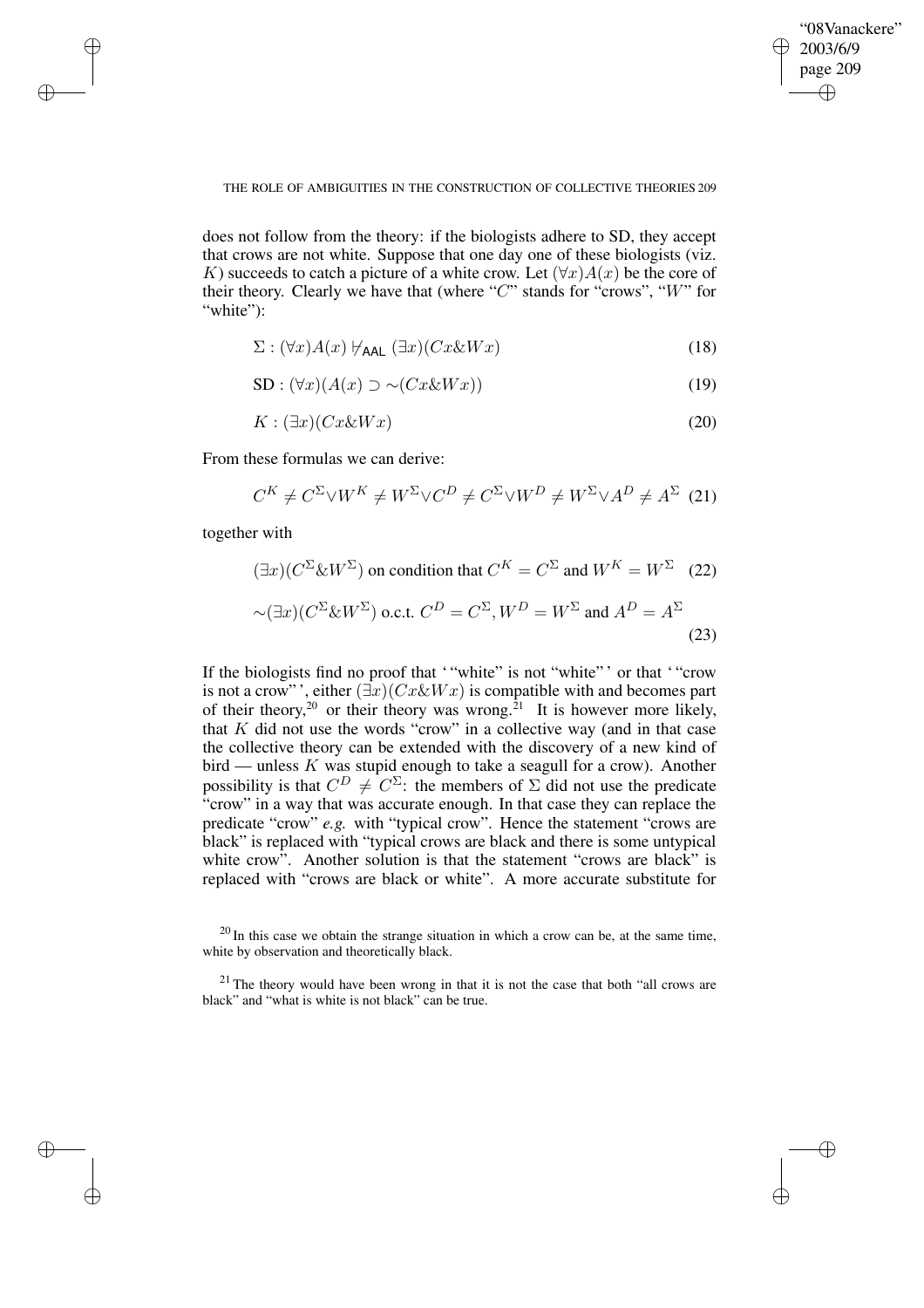✐

#### 210 GUIDO VANACKERE

 $(\forall x)(Cx \supset Bx)$  may be:<sup>22</sup>

$$
(\exists x)((Cx \& Wx) \& (\forall y)(Cy \supset (By \vee (Wy \& x = y)))) \tag{24}
$$

4.2.2. *Case* 2:  $M : (\forall x)S(x)$ 

Suppose some group  $\Sigma$  of scientists accept a theory  $\Theta = \langle (\forall x)A(x), AAL \rangle$ . Suppose  $(\forall x)A(x)$   $\nvdash_{AAL} (\exists x)S(x)$ . From adding SD to their theory, it follows that they do accept that  $∼(S \circ A)$  is the case. Suppose some members of  $\Sigma$  have good reasons to formulate a new hypothesis M, *viz.* ( $\forall x$ ) $S(x)$ . Hence we obtain the following set of premises:  $(\forall x) A^{\Sigma}(x), \sim (S^D \circ A^D)$ ,  $(\forall x)S^M(x).$ 

| 1. $(\forall x) A^{\Sigma}(x)$                                                                     | $-$ PREM $\emptyset$ |                                                   |
|----------------------------------------------------------------------------------------------------|----------------------|---------------------------------------------------|
| 2. $\sim (S^D \circ A^D)$                                                                          | $-$ PREM $\emptyset$ |                                                   |
| 3. $(\forall x)S^M(x)$                                                                             | $-$ PREM $\emptyset$ |                                                   |
| 4. $(\forall x)S^{\Sigma}(x) \vee S^M \neq S^{\Sigma}$                                             | 3 RU                 |                                                   |
| 5. $(\forall x)S^{\Sigma}(x)$                                                                      |                      | 4 RC $\{S^M \neq S^{\Sigma}\}\$                   |
| 6. $\sim (S^{\Sigma} \circ A^{\Sigma}) \vee S^{D} \neq S^{\Sigma} \vee A^{D} \neq A^{\Sigma}$ 2 RU |                      |                                                   |
| 7. $\sim (S^{\Sigma} \circ A^{\Sigma})$                                                            | 6 RC                 | $\{S^D \neq S^{\Sigma}, A^D \neq A^{\Sigma}\}\$   |
| 8. $(\forall x) \sim S^{\Sigma}(x)$                                                                |                      | 1,7 RU $\{S^D \neq S^\Sigma, A^D \neq A^\Sigma\}$ |
| 9. $S^M \neq S^{\Sigma} \vee S^D \neq S^{\Sigma} \vee A^D \neq A^{\Sigma}$                         | 5,8 ERC              |                                                   |
|                                                                                                    |                      |                                                   |

Again, lines 5, 7 and 8 have to be marked OUT at stage 9. The formulas in the second element of these lines are no longer considered to be derivable. From a strictly logical point of view there is no difference between case 2 and case 1, except for the fact that the inconsistency in case 1 concerns an existentially quantified formula, whereas the inconsistency in case 2 occurs within the scope of a universally quantified formula. Hence we do not meet a mere exception on a rule belonging to the theory, or on an exception on a SD-assumption, but we meet a general statement that contradicts an old rule or assumption. I believe that this difference will influence the 'local constraints'. The new information is so flagrantly contradicting the old beliefs of the members or  $\Sigma$  that no scholar will accept  $(\forall x)S(x)$  if there is any possibility for another solution. This constraint results in the fact that  $S^M \neq S^{\Sigma}$  will be considered as minimal DA-formula. I assume that this decision will be taken in general, for the just mentioned non-logical reason:  $(\forall x) S^{\Sigma} x$  should not be derivable. Hence, the thing to do is to examine for

 $22$  For a logic for general statements that might have exceptions, I refer the reader to my [12].

✐

✐

✐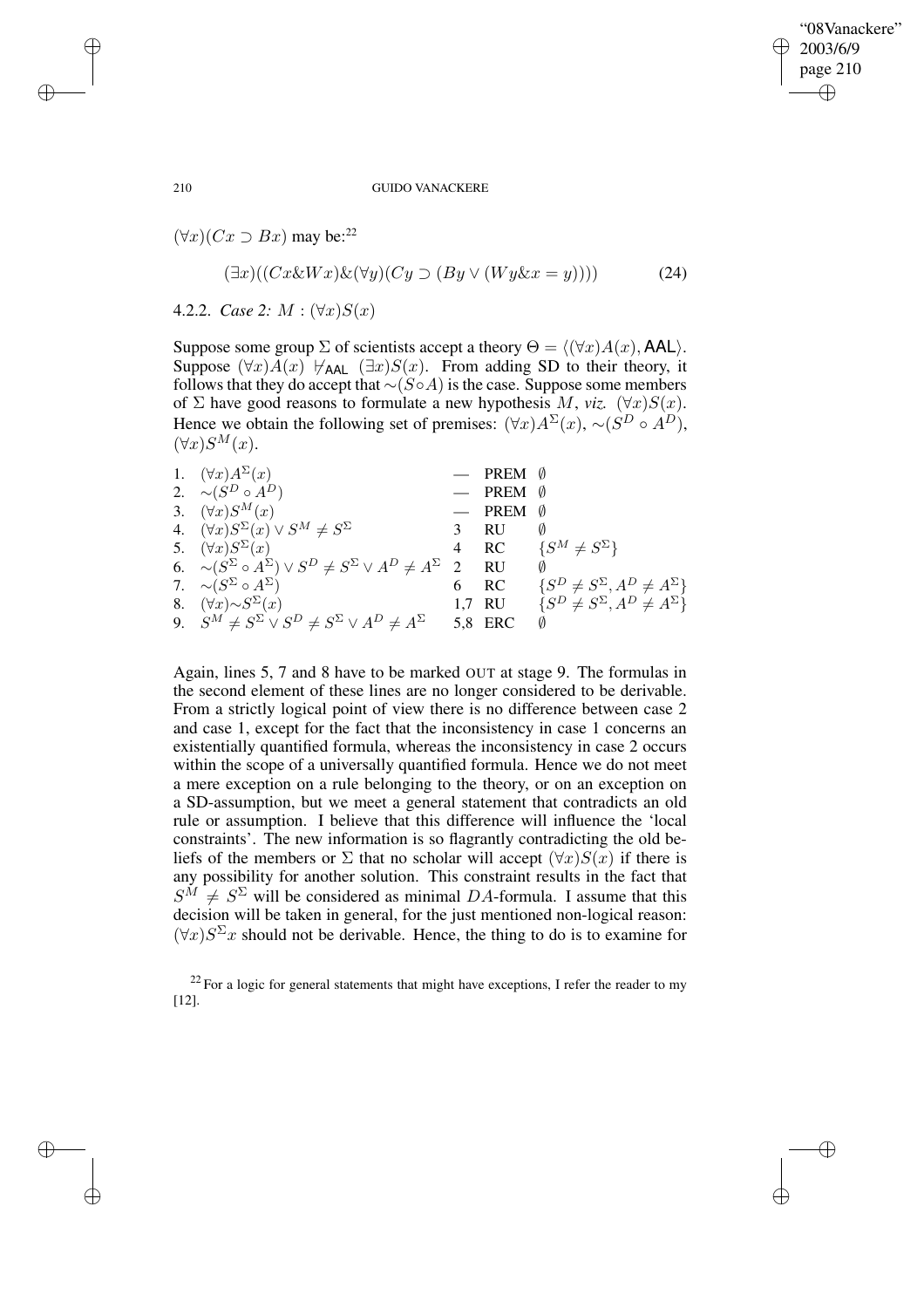✐

THE ROLE OF AMBIGUITIES IN THE CONSTRUCTION OF COLLECTIVE THEORIES 211

✐

✐

✐

✐

every NLC C in  $S(x)$  whether  $C^M = C^{\Sigma}$ . I give an overview of the possible results:

- (1) For some NLC C occurring in  $S(x)$ ,  $C^M \neq C^{\Sigma}$ . In this case,  $C^M \neq C^{\Sigma}$  becomes a new minimal DA-formula. The condition on which the formula in the second element of line 5 is derived, remains overruled, whereas the formulas in lines 7 and 8 become derivable. Hence it is the case that  $\sim$ (S∘A): the old common interpretation of S is such that  $(\forall x)Sx$  is not compatible with the core of the theory. Still there is an interesting result deriving from the fact that  $C^M \neq C^{\Sigma}$ : if the members of  $\Sigma$  have got good reasons not to identify  $C^M$  with  $C^{\Sigma}$ , they also have good reasons to introduce a new term for  $C^M$ , *e.g* D. So let  $(\exists x)S'x$  be obtained from  $(\exists x)Sx$  by replacing C with D. After the introduction of this new term, the members of  $\Sigma$  have good reasons to replace  $\Theta$  with  $\Theta' = \langle (\forall x)(S(x)\&A(x)),$  AAL $\rangle$ . For aesthetic reasons we can write  $\Theta' = \langle (\forall x)A'(x), AAL \rangle$ . Again, the theory has changed in view of the new information, whereas from a formal point of view we are in the same situation as before.
- (2) For all NLC C occurring in  $S(x)$ ,  $C^M = C^{\Sigma}$ . This result is classically inconsistent with the local constraint. If the members of  $\Sigma$  give up their local constraint, there are two interesting ways out:

a.  $(\forall x)(A(x)\&S(x))$  is consistent. Hence  $\Theta$  can simply be replaced with  $\langle (\forall x)(A(x)\&S(x)),$  AAL $\rangle$ . I think this can only happen at an early stage of the development of a new theory, when the theory still exhibits large lacunae. At this stage, the scholars really should examine the applicability of terms and statements that do not belong to the core of the theory yet.

b.  $(\forall x)(A(x)\&S(x))$  is inconsistent. There is a theoretical possibility that for some NLC C occurring in S,  $C^D \neq C^{\Sigma}$  (whereas  $C^M = C^{\Sigma}$ , but is seems more likely that  $(\forall x)A(x)$  was wrong. Applying AAL to  $(\forall x)(A(x)\&S(x))$  will result in the derivation of minimal DA-formulas. The NLC occurring in these DA-formulas should be subject to new investigations. It may also be the case that some (general) statements in which these NLC occur must be rejected. Finally, this will result in a replacement of  $\Theta$  with  $\Theta' =$  $\langle (\forall x)(A'(x)\&S(x)),$  AAL $\rangle$ , or for aesthetic reasons  $\Theta' = \langle (\forall x)A''(x),\rangle$  $AAL$ ). The theory has changed, but from a formal point of view we are in the same situation as before.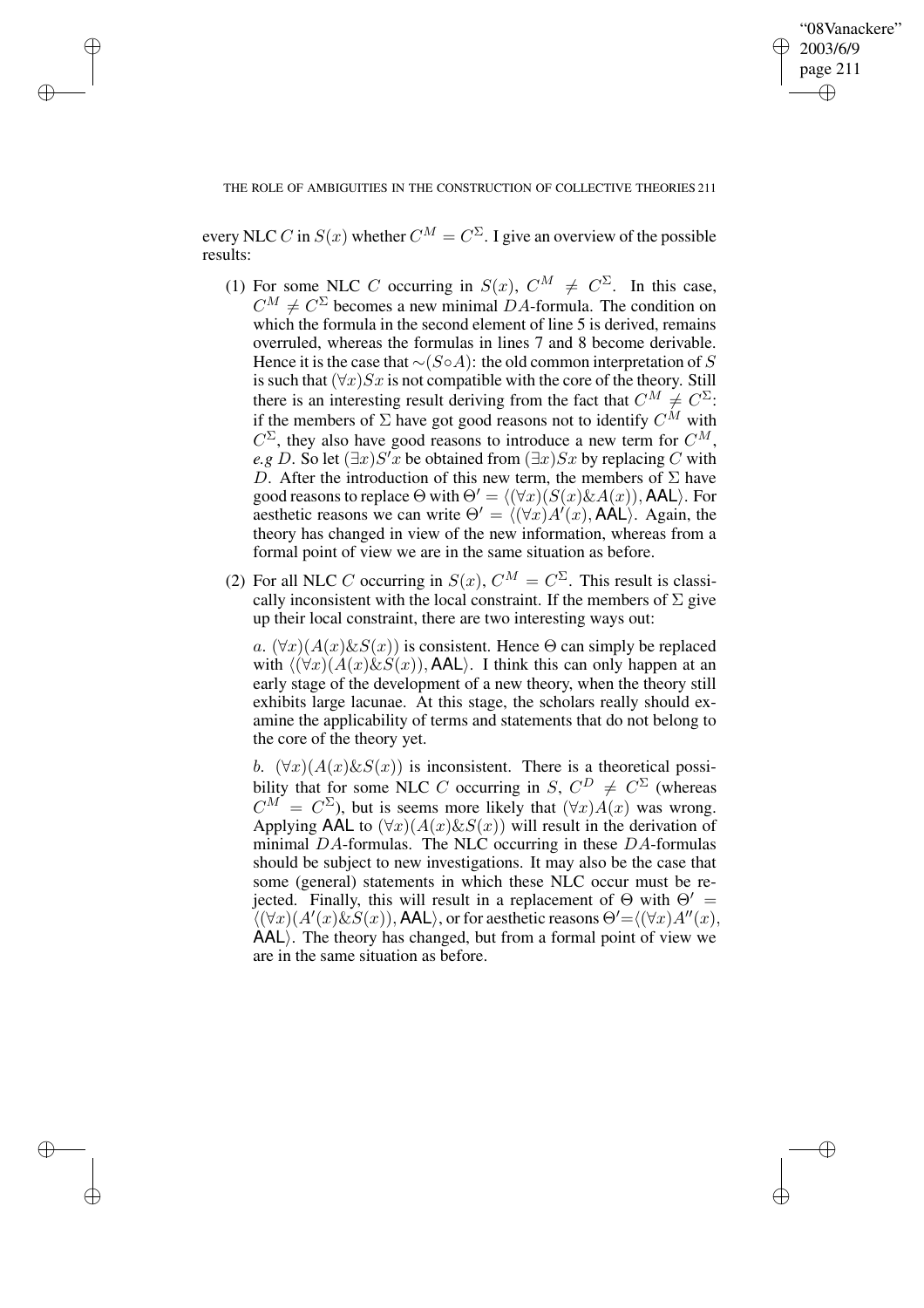212 GUIDO VANACKERE

"08Vanackere" 2003/6/9 page 212

✐

✐

✐

✐

### 4.3. *A new theory*

I suppose it does not need to be explained any further that this model can be applied to the reconstruction of scientific theories, as well as to the development of everyday knowledge. Still I want to pay some extra attention to some aspects of the model. When some group  $\Sigma$  of people start the creation of a new theory about a new domain, the theory will at first contain nothing but AAL-theorems. Indeed, before any information is harvested,  $\Theta = \langle \emptyset, AAL \rangle$ . At this point, all non-theorems will be rejected by the sceptical default. Still, the members will have a vague idea of the elements of their domain, and there must be a way to indicate this elements. Suppose we turn back the clock to God knows when, and we meet some scholars  $\Sigma$  who want to construct a theory about all 'objects' that have no spatial extensiveness but do have a mass. One thing is that these 'objects' clearly cannot be empirically observed. Another thing is that the expressions "to have no spatial extensiveness" and "to have a mass" are not explicitly defined at the moment on which the scholars start to work on their theory. Given the model presented here, these two things do not cause any problem. If " $Mx$ " stands for "x has a mass", and " $Ox$ " stands for "x has no spatial dimension", then the members of  $\Sigma$  are able to define their domain by accepting the following statement:

$$
(\forall x)(Mx\&Ox) \tag{25}
$$

If they know something about mathematics, they can quantify their expressions. If  $\mathcal R$  is the set of all real numbers, they can write: <sup>23</sup>

$$
(\forall x)(Mx \supset (\exists y)(Ry \& Wxy)) \tag{26}
$$

At first this will be contradicted by their sceptical default, but after some communication the members of  $\Sigma$  may agree that it might be useful to allow for a unique quantified mass for every element of the domain. Next they can introduce new expressions, which they borrow from their everyday communications, such as "x moves over a distance of y" (notated as " $Sxy$ ") and "x moves during a period of z" (notated as " $Txz$ "). They do not need explicit and sharp definitions of these terms. It is sufficient that they know how to use these terms in a collective way. They can just think of the distance from Ghent to Brussels, and of periods that last some hours or days. Using these vague predicates, they can sharply define new predicates, such as " $y$  is the average speed of an object x" (notated as " $Vxy$ "). As definitions are nothing

<sup>23</sup> For all elements x of the domain, there is some real number y such that the mass of x is y.

✐

✐

✐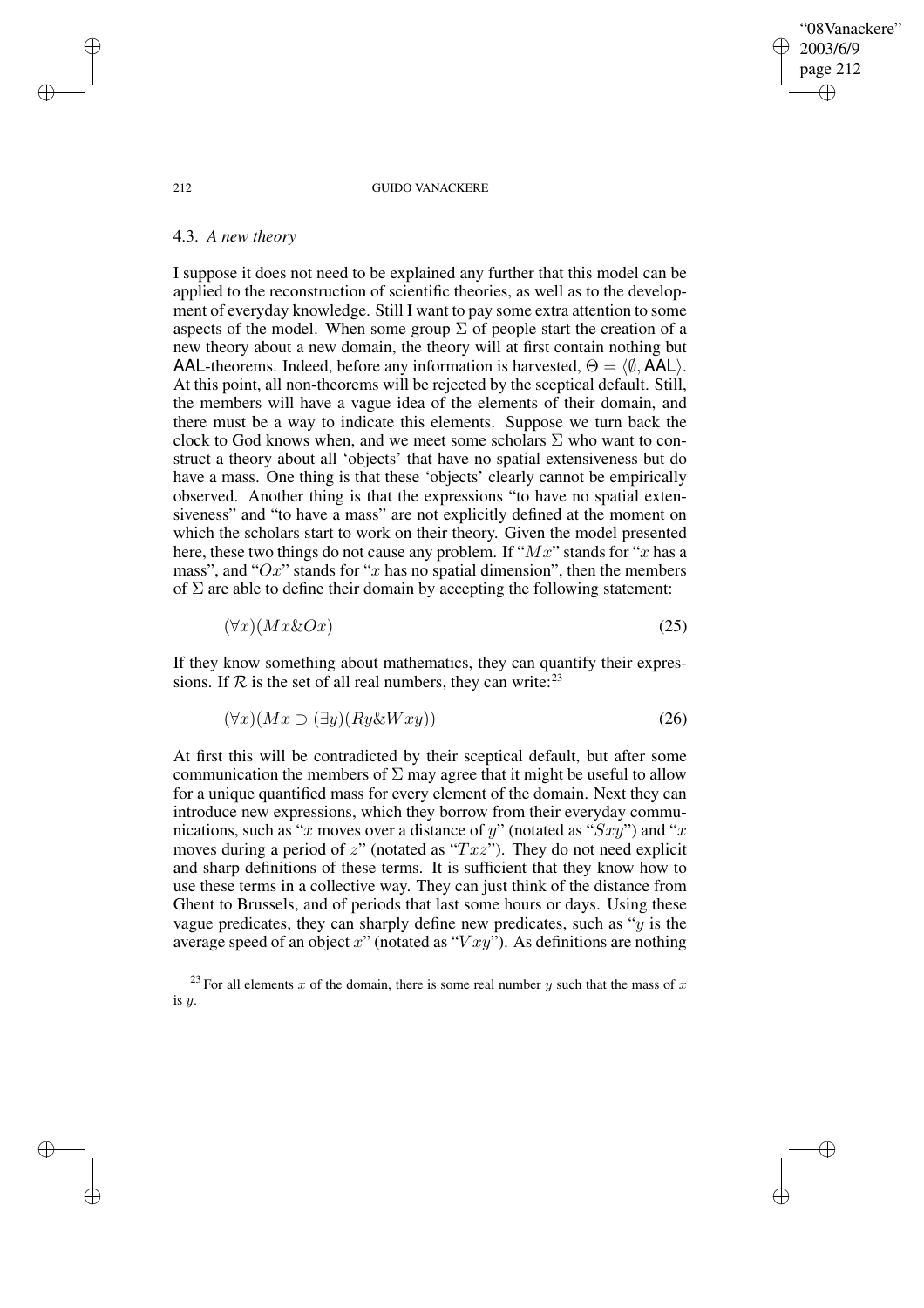✐

#### THE ROLE OF AMBIGUITIES IN THE CONSTRUCTION OF COLLECTIVE THEORIES 213

but abbreviations, they do not need to confront these definitions with their sceptical default.

✐

✐

✐

✐

$$
(\forall x)(\forall y)(\forall z)(\exists z')(z' = \frac{y}{z} \& ((Sxy \& Txz) \supset Vxz')) \tag{27}
$$

They can define a lot this way. One more example: " $y$  is the kinetic energy of  $x$ " (notated as " $Kxy$ "):

$$
(\forall x)(\forall y)(\forall z)(\exists z')(z'=y \times z^2 \& ((Mxy \& Vxz) \supset Kxz')) \qquad (28)
$$

I think this shows sufficiently that it is possible to construct a collective theory by means of vague predicates and the here presented model. The sceptical default will become very useful when these scholars decide to identify every physical object with one of the objects of their domain.

I hope to find some historicists of science who want to reconstruct some historical examples of theory development, construction of new theories and conceptual change. My final remark however concerns those things that are really important to us: our experiences and our values. Some people say that it is impossible to construct scientific theories because we cannot observe experiences or values, and because we do have at our disposal nothing but vague or metaphorically used predicates if we want to describe our experiences and values, and, finally because it seems to be apparent that we cannot formulate any universally valid statement about experiences or values. I hope to have established that we do not need a domain of observable elements, nor predicates that have a clear meaning, and I hope that it is clear that, as all theories are collective theories, we may as well start and create collective theories about experiences and values in small, local groups.

> Centre for Logic and Philosophy of Science University of Ghent E-mail: Guido.Vanackere@rug.ac.be

# **REFERENCES**

- [1] Batens, Diderik: "Blocks. The Clue to Dynamic Aspects of Logic." *Logique et Analyse* 150-151-152, 1995, pp. 285–328 (appeared 1997).
- [2] Batens, Diderik: "Inconsistency-adaptive Logics." in Ewa Orlowska (ed.) *Logic at Work. Essays Dedicated to the Memory of Helena Rasiowa.* Heidelberg, New-York, Physica Verlag, Springer, 1998, pp. 445–472.
- [3] Batens, Diderik: "A Dynamic Semantics for Inconsistency-Adaptive Logics. *Bulletin of the Section of Logic* 27, 1998, pp. 15–18.